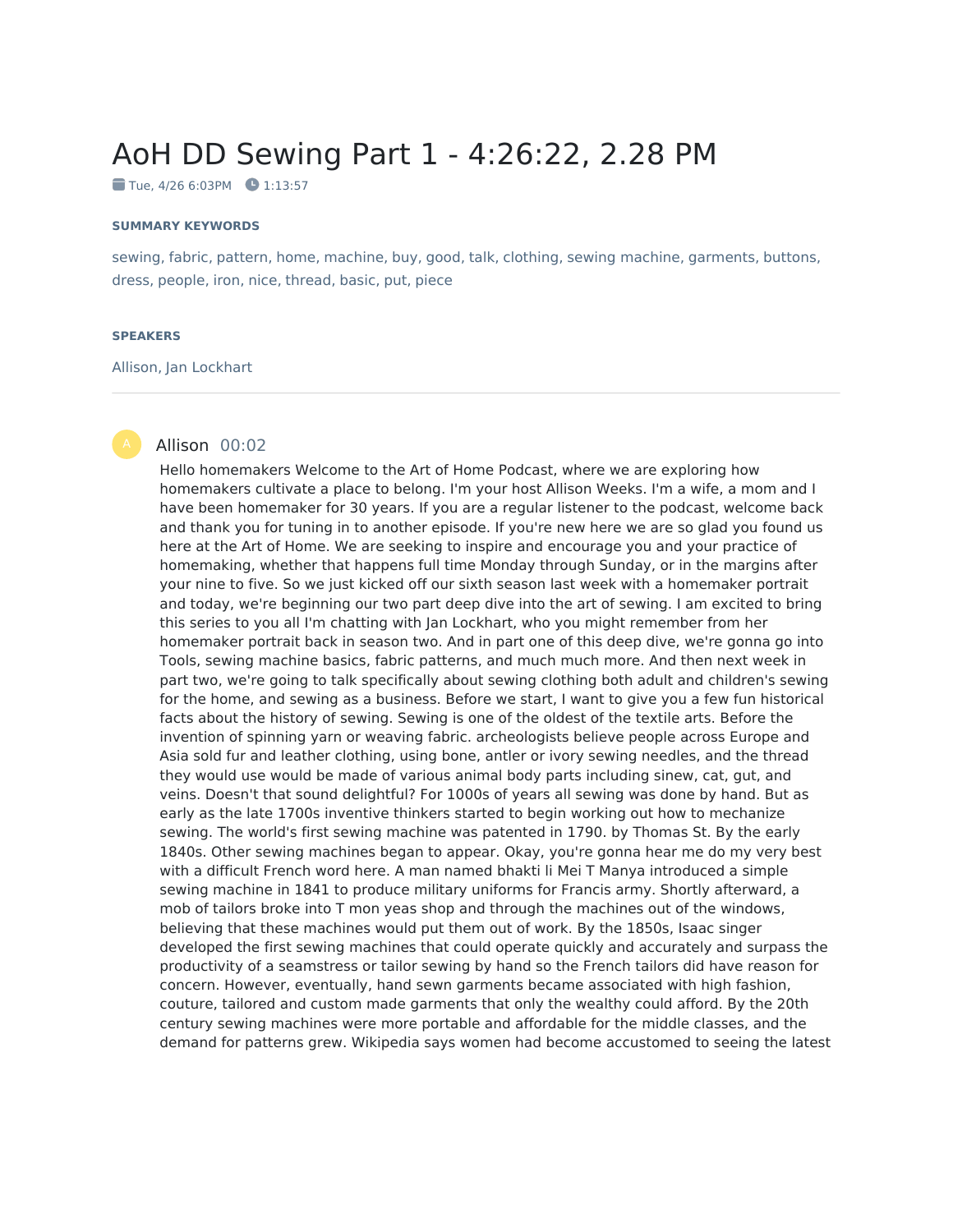fashions in periodicals during the late 19th and early 20th centuries, increasing the demand for sewing patterns even more. American tailor a manufacturer Ebenezer Butterick met the demand with paper patterns that could be traced and used by home sewers. The patterns sold in small pockets became wildly popular. Several pattern companies soon established themselves and women's magazines also carried sewing patterns, and continue to do so for much of the 20th century. This practice declined during the later decades of the 20th century when readymade clothing became a necessity as women joined the paid workforce in larger numbers, leaving them with less time to sew if indeed they had an interest. Today, the low price of readymade clothing and shops means that home sewing is confined largely to hobbyist and Western countries, with the exception of cottage industries and custom dress making and upholstery. Sewing as a pleasurable hobby has gained popularity as attested by the BBC television show The Great British sewing bee on air since 2013, which by the way, cannot be viewed anywhere in the United States, which I think is an atrocity because that is the best show ever. I digress. Anyway, sewing of all kinds hand, machine, quilting, embroidery has grown in popularity throughout the early part of the 21st century. Fast fashion has, for some, raised ethical objections, added astronomically to our landfills and left most of us with a longing for not more but better choices in what we clothe ourselves and adorn our homes with. Renewed interest in slow living and returning to old ways has people dusting off grandma's vintage singer and scouring YouTube for how to sew videos. Well we are here to encourage you that while sewing can seem intimidating to the beginner, it's a valuable skill to pursue and like cooking once you have the fundamentals down, you can modify and be creative to your heart's content for the specific needs and desires of your family and of your home. Whether you're a complete novice or a seasoned sewist, we know you will enjoy this discussion about the art of sewing. All right, I'm back with Jan Lockhart, who you probably will remember from season two, her homemaker portrait aired way back when. We are going to talk about sewing. We're gonna go into a deep dive on all things Sewing. I'm very excited for this conversation because Jan has been sewing for a long time. So Jan, why don't you give us a little history about sewing in your life. How long have you been sewing?

## J

## Jan Lockhart 05:45

Forever. I really started probably sewing in the fourth or fifth grade. I'm from Illinois, small farming community. Four H was huge. And at that time, there was boys four h and there was girls four h and girls, four h focused on sewing and cooking. And we started sewing about fourth or fifth grade.

#### Allison 06:07

Okay, so we have a lot of international listeners. So I want to explain what is four h is like literally the number four dash the letter H. What does that mean?



#### Jan Lockhart 06:17

Four H's stand for heart home? Health, and I don't remember happiness, I'm not sure but it's literally four h or H's. Okay, that goes together. And it's everything from people show animals to canning to cooking. It's all kinds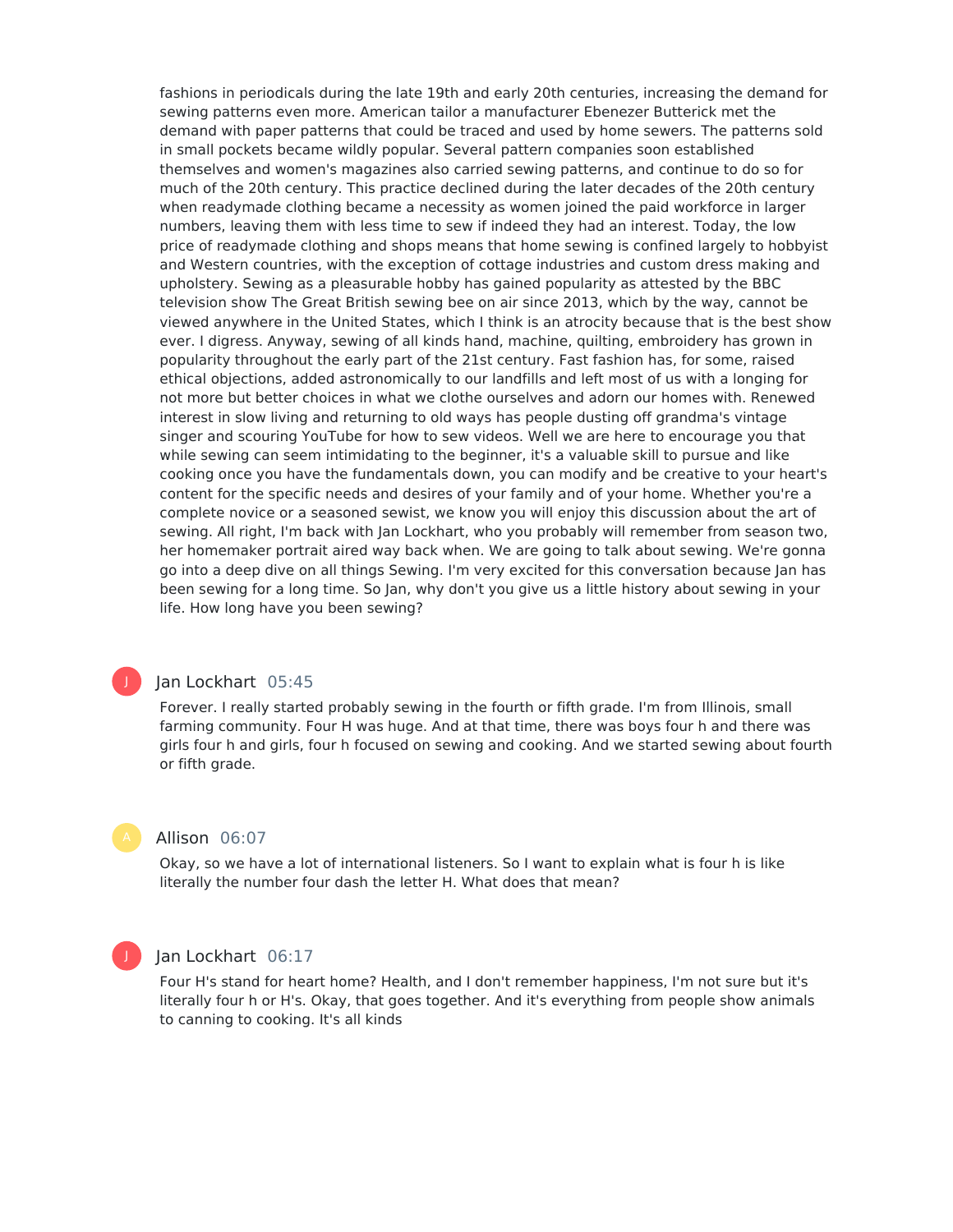#### Allison 06:36

of stuff. Cool. That's okay.

## Jan Lockhart 06:38

And that is where you learned. That's where I learned. Yes.



J

## Allison 06:41

Okay. So what kind of sewing have you done? Or do you typically do



## Jan Lockhart 06:47

started out because of four h and because my mom sewed a lot of garments, things that you wear, you know, I sewed everything when I went to college, sewed my own clothes, then moved into home stuff. When I had my own my own home and I wanted pillows or curtains or something. I started sewing those. Then when I had my own business, I went in into evening wear and bridal stuff. So I've really done it all. Mostly clothing.



#### Allison 07:17

Okay, awesome. And we're going to talk about all of those fun things. Before we get into some of the nitty gritty details, let's talk about some reasons to so why why? Why should you so why is it a good idea?



#### Jan Lockhart 07:31

Oh, there's lots of reasons. If you're creative, it's a wonderful outlet, you can find something that you like, and you can think, hey, I can do that I can make that I can make that for myself or for my kids or for my home. It can save you money. Not necessarily yet, if you're very creative, and if you have a good stockpile of things, you can save money, if you so it's a good release, it's good alone time you can put your headphones on you can listen to your music, your podcast, you can just get away lots of reasons.



## Allison 08:07

I think it's very sewing to me can be very meditative very much so just because it's it's there's a method to it. And you know, the preparing of the materials and the laying out of the fabric. And

Jan Lockhart 08:18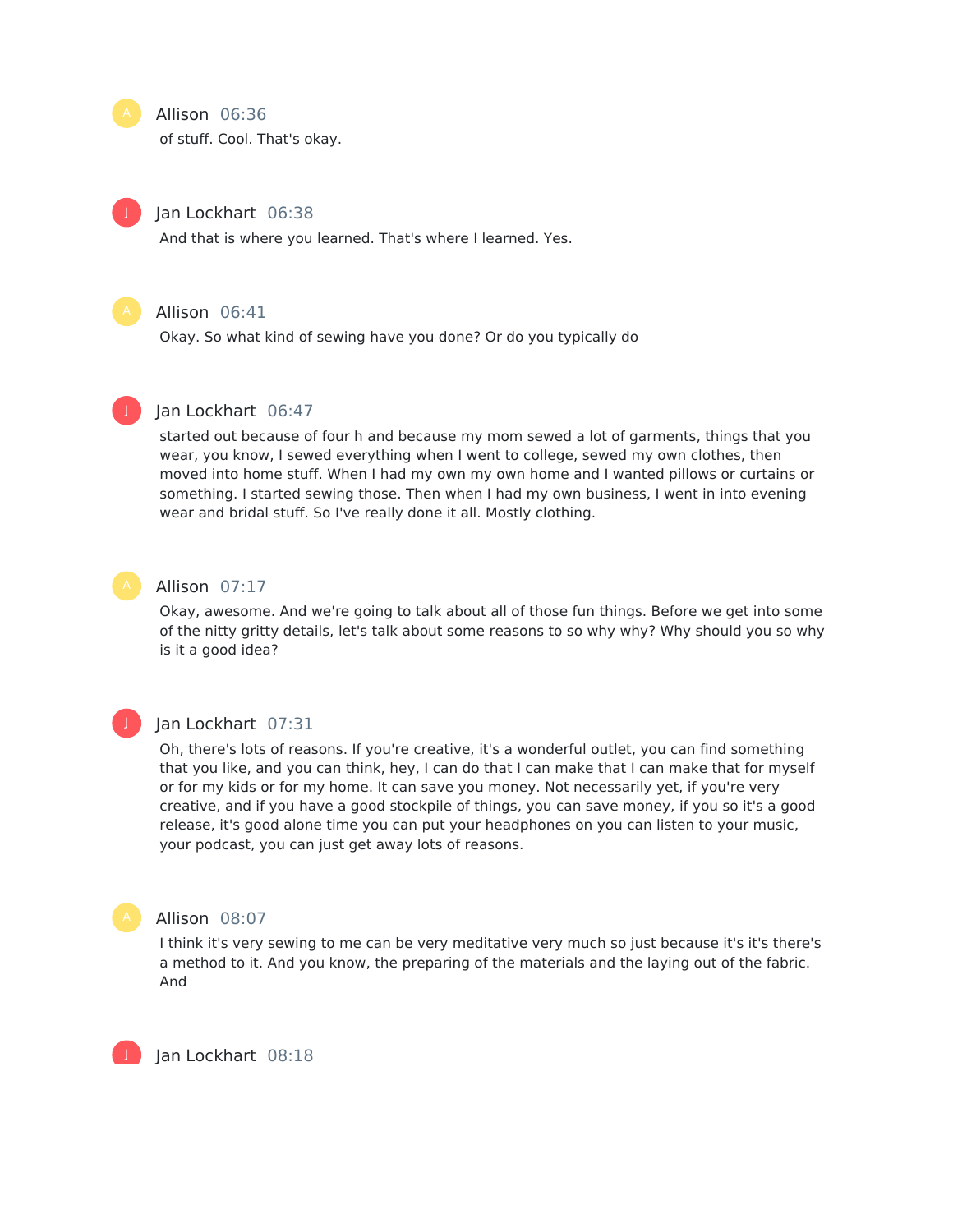it's an ironing and all of this stuff. And it's just, it can be very calming a zone and just exactly by yourself.

#### Allison 08:25

Do you feel like basic sewing is a necessary skill for homemaking?



#### Jan Lockhart 08:29

Jan Lockhart 08:18

I? Absolutely. Absolutely. Especially if you have kids who, you know, are so hard on clothes. Yeah, they are. And you want the hand me downs. And so the younger one has to wear them. So you have to fix them. Yeah,



yeah, I agree. So for some people, nowadays, we are starting to become aware that first of all, most of us have too much clothing, there is a glut of clothing waste. And so as far as if sustainable, and ethical fashion is important to you, that can also be a role a side benefit of sewing

J

## Jan Lockhart 09:04

very much. So

#### Allison 09:06

in the fact that you have control over not just what how your clothing fits or the items that you're bringing into into your home, but also where it's coming from. Because you're doing it yourself. You can either even source things in an ethical, sustainable way, by using garments that have been discarded or by using fabric that you get, you know, from the Goodwill store or wherever. So I'm not here to make it an environmental statement. But for some people that's really important. And it is just sewing to me is kind of the quintessential, reuse, recycle, repurpose it in practice in the home. And and then also the other reason too, so that we're going to get into more in part two, the episode two of this series is that it can be a potential source of income that can and that's something that you have experienced. Well I have. So we're going to get more into that later. But what we're going to talk about In this episode, is we're gonna get into the basics and and more than basic, but if if you've never sowed before, or you have some experience or maybe you're even, you know, a more seasoned Sower, we hope that you'll gain some insight and you'll be able to take something from these episodes, but we're going to talk about sewing supplies. We're going to talk about fabric patterns, sewing economy. So a little bit about how you can save money because sewing can become a very expensive hobby if you're not careful. We're going to talk about organization and give you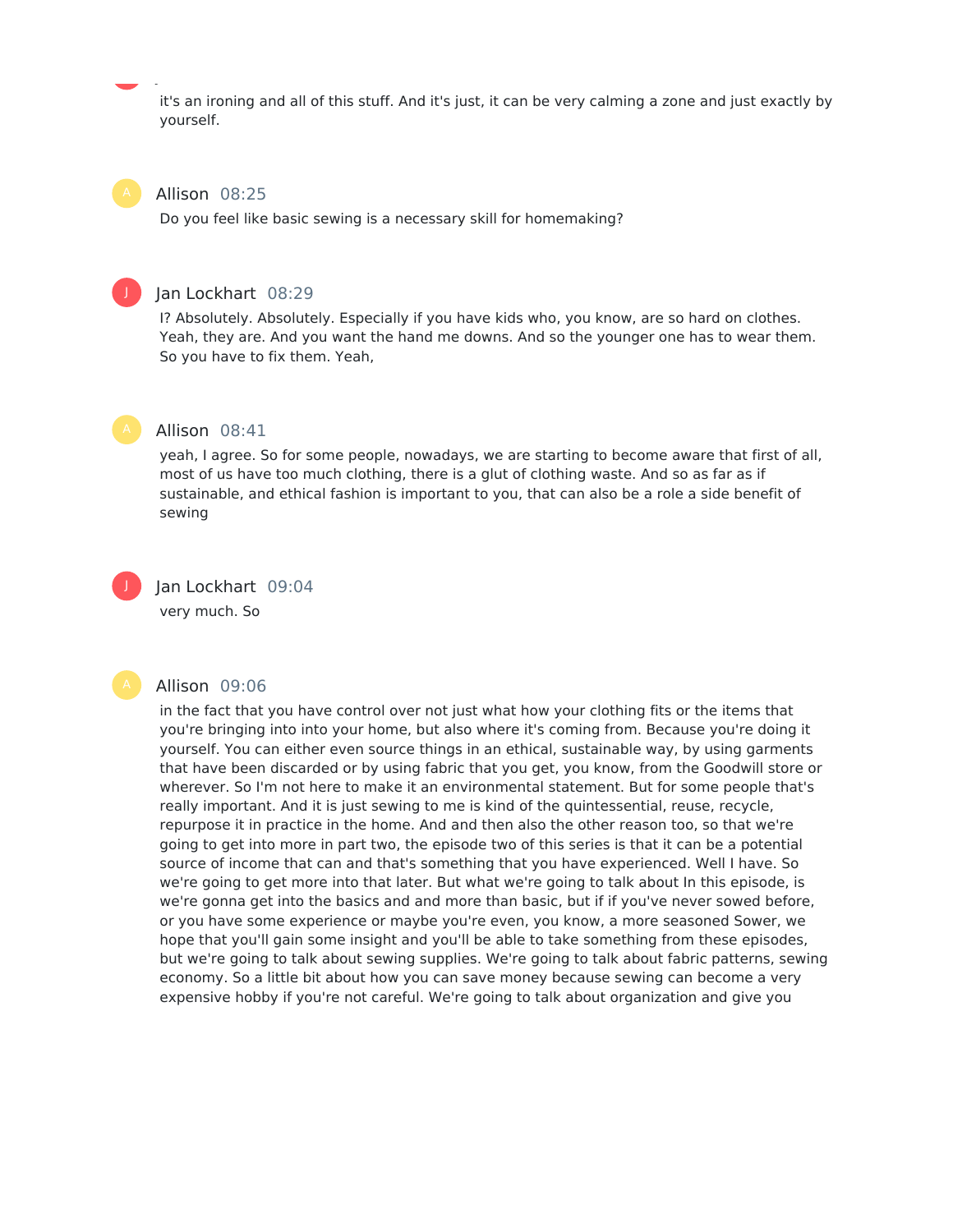some funds sewing war stories from both Jan and I, and then maybe a little bit about expectations and sewing and then how all of this relates to the art of home. Okay, let's talk about supplies. What would you consider to be the essential supplies for sewing? Must Haves?

## Jan Lockhart 10:50

You don't need a lot. You really don't you need a dedicated pair of fabric scissors. Okay. Dedicated fabric scissors. These aren't the scissors that you keep in your junk drawer that the kids used to cut out their paper with. But it doesn't have to be an expensive pair of scissors a basic Fiskars which you can get them for under \$20. Yeah.

## Allison 11:10

And why? Let me ask you why? Why do they need to be dedicated?



J

## Jan Lockhart 11:13

Because that dulls them when you cut paper, it dulls them and especially if you're using fine fabrics. Yeah, like just a thin fabric or a sheer something. You'll mutilate the fabric if you have a scissors that does not cut very sharp. Okay, so just keep a dedicated scissors. I also like to have a small scissors for like snipping Yes. into little bitty tight spaces. So just a little bitty scissors works. You need pins, fabric pins, safety pins are a nice thing to have. You don't necessarily have to have safety pins, but you need straight pins, right? You need a tape measure. A good iron.



## Allison 11:52

Yes. Let's stop and talk about that for a minute. Okay, why do you need a good iron? And what constitutes a good iron?



#### Jan Lockhart 11:58

You iron all the way through your sewing project? At least you should? Yes,

Allison 12:04

I agree. To me,



#### Jan Lockhart 12:05

you can tell when something has been made. If they have not pressed it, okay? Because not only do you have to press the wrinkles out of the fabric, but you have to press each step as you go. Because that just kind of finishes the look. So pressing is very important. And iron. You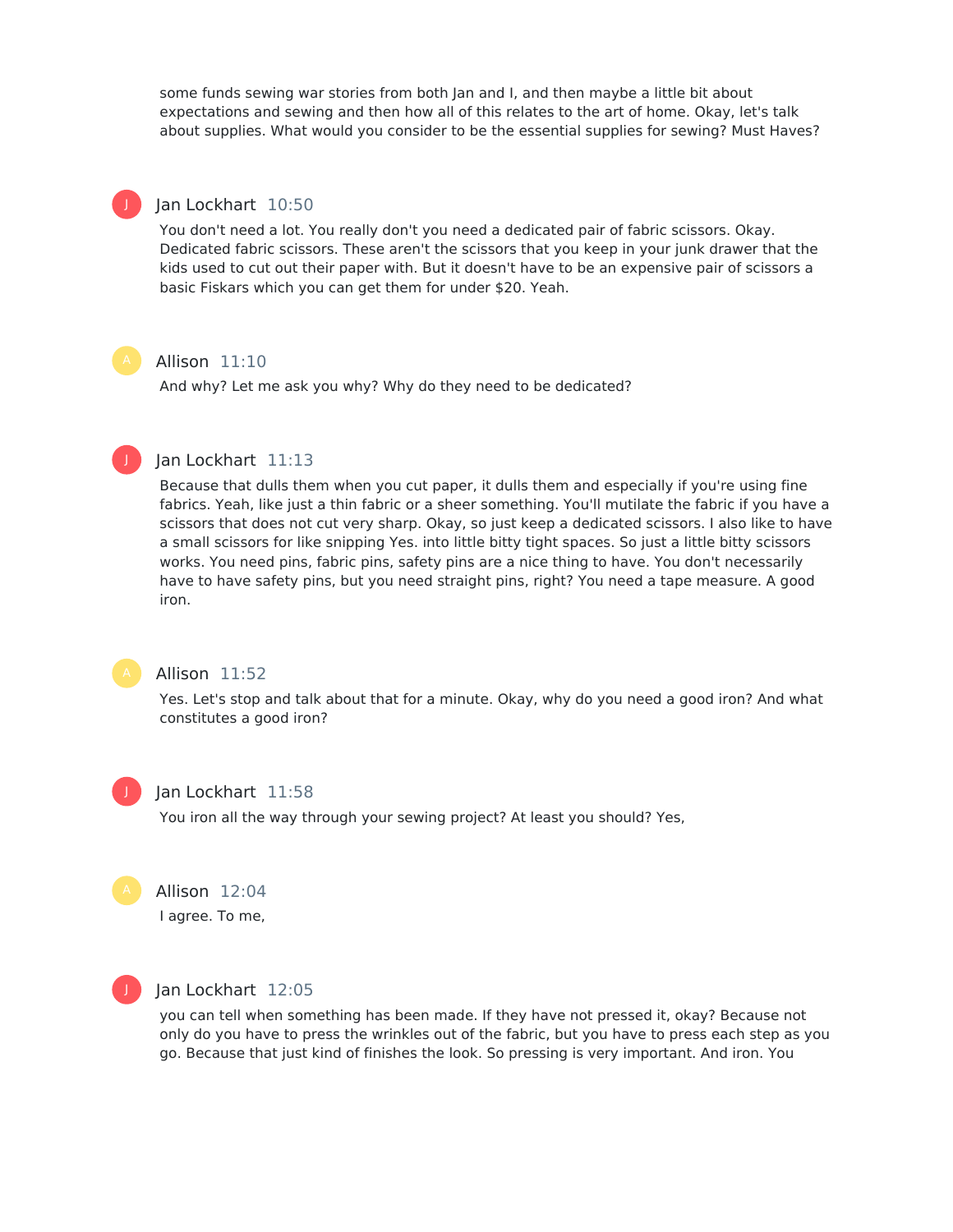know, you need an iron that will do steam. Yeah. You need an iron that has a little bit of weight

## Allison 12:29

to it. Yes, yes, it needs to be hefty, her hand iron

## Jan Lockhart 12:33

so that you can get into and I liked the irons that have the sharp Yes, point and the tip. Because, you know, if you're pressing out a darker if you're pressing a seam sleeve, you need to get into that point and a nice rounded iron, you could, but you're going to struggle a whole lot more. So if you're going to buy an iron, that's what I would recommend you buy.

#### Allison 12:53

Yeah, and I mean, it's a little bit of an investment. I think the last iron I purchased was maybe about \$60 if mine was to winter, and you can get a really very expensive way more up into the hundreds of dollars. If that's not necessary, you can get a good quality iron, like what we're talking about, for about 60 bucks. And another thing about irons to keep in mind, this is especially important when it comes to you've just bought this beautiful piece of fabric and you're going to we're going to talk about that more, you're going to take care of it, clean it before you sew with it. And then you're going to iron it. And if you have crud inside your iron, and you go to iron this lovely fabric and then it stain that



J

### Jan Lockhart 13:34

crud comes out the fabric. Yeah, so a couple



#### Allison 13:37

things to keep in mind is care for your iron, take care of your iron, make sure it's clean. I personally always use distilled water in my iron because we have really hard water here. And the mineral deposits from the water will build up in that iron. And then when you go to iron something or spray out some steam, it'll just send these chunks. So frustrated, and it's really frustrated. Yeah, so it's very important to take care of your iron and to have a good one and to take care of it. Okay,



#### Jan Lockhart 14:04

and while we're talking about irons, and you're talking about about those kinds of things. I always have an old piece of fabric like an old piece of sheet, a 24 inch piece of sheet, sometimes fabric you need, you need to see if your iron is going to spit so I lay that down first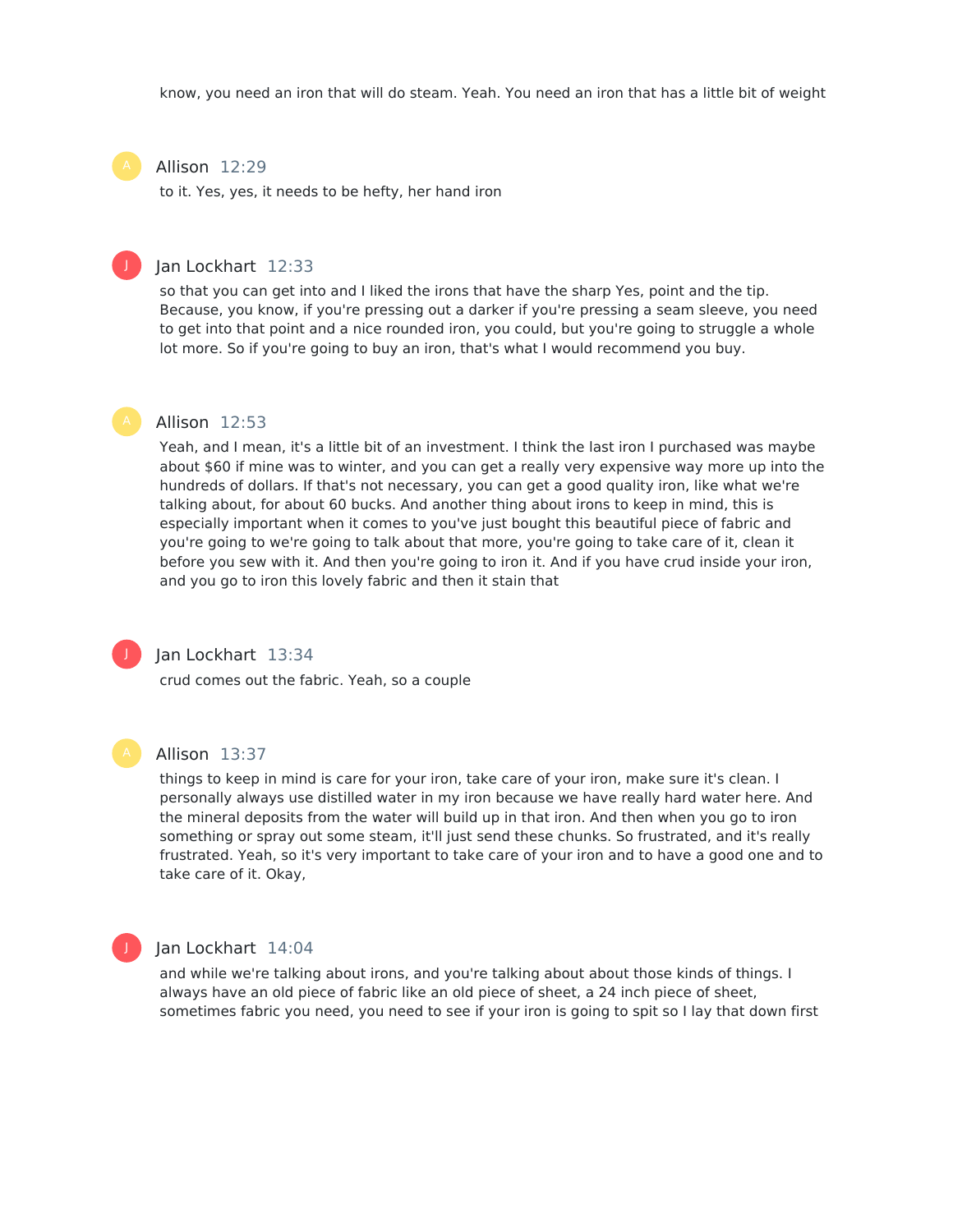and then you iron on that and I just always have it. So that's just something. Yeah, it's not an essential. That's a great tip, but it is kind of nice to have just stuck somewhere close to your sewing stuff.



### Allison 14:30

That's a really good tip. Yeah, yeah. Okay, so we talked about irons and scissors .



## Jan Lockhart 14:35

You need a seam ripper. Because you will be making mistakes.



#### Allison 14:38

I saw the cutest thing one time. I think it was like a little cross stitch years and years ago and it said, As you sew so shall you rip.



## Jan Lockhart 14:49

So true. Yes. Very true. It's very true. Even



## Allison 14:52

the most experienced seamstress, you're gonna have to rip out seams.



## Jan Lockhart 14:55

Oh, yeah. I rip out things all the time.



#### Allison 14:58

I think you can get one for like \$1



## Jan Lockhart 14:59

Oh, there Not expensive, they're cheap, no very cheap. Yeah. So you need one of those, because you will do that. It's also nice to have either fabric chalk or they have fabric markers. Because you will be doing marking, you'll need to mark things sometimes. So that's, I would consider that an essential. And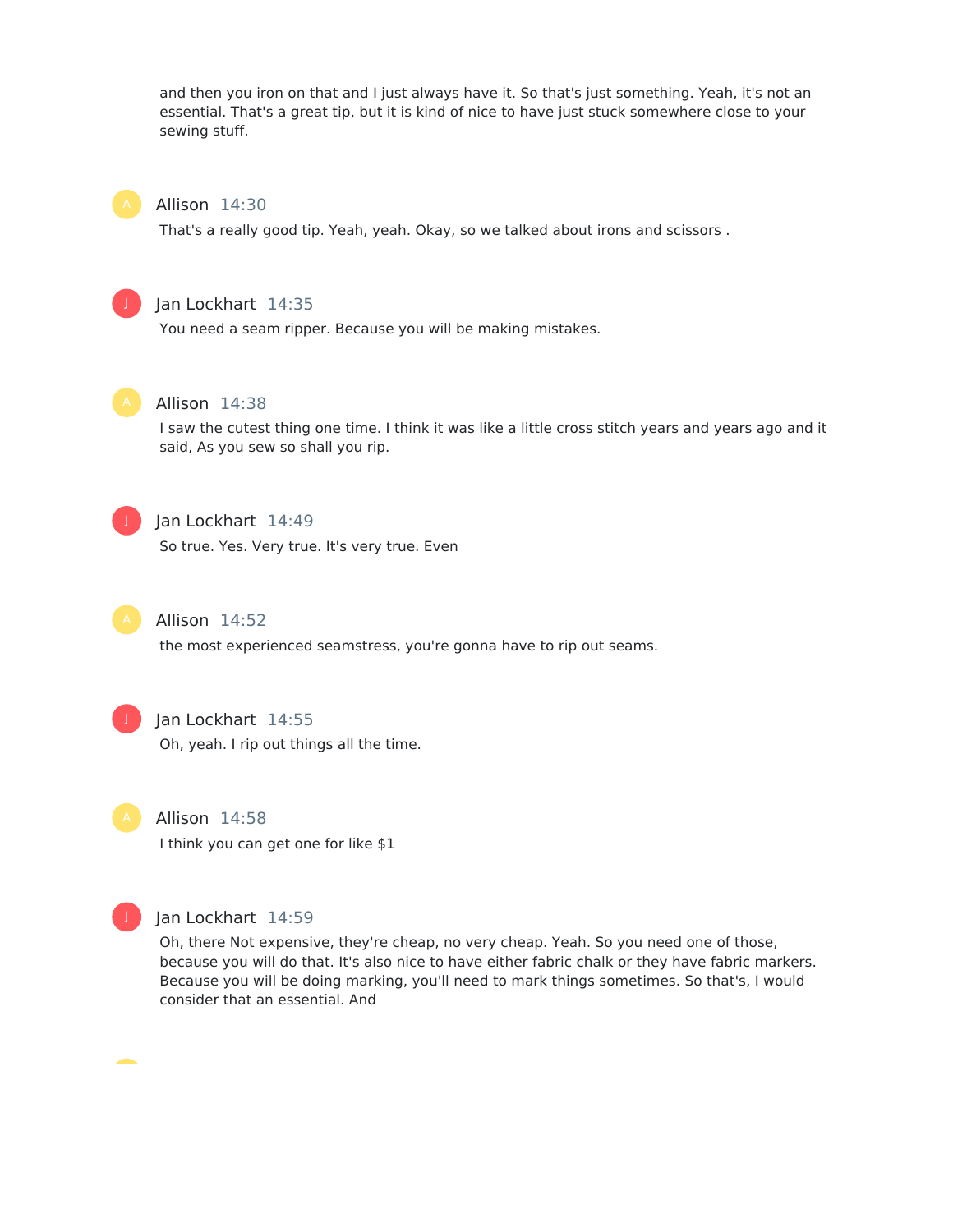

## Allison 15:19

the thing about also, I wanted to say about fabric chalk or tailors chalk, you should have more than one color, yes, because traditionally, it'll come in white. But if you're dealing with a white fabric or a light fabric, you need to have a color that will show up. I'm personally not a huge fan of the blue traditional blue pencil fabric marking pencil because I've had fabric where it didn't come out and come out. So that's another thing you might want to do is find a little piece scrap piece of your fabric, test your chalk or your marker that you're using on it and make sure you can get that out. Because that's pretty devastating if you've marked up the fabric and it doesn't come off because they

#### Jan Lockhart 16:00

do have these new fabulous pins that go away with heat. Oh, really. And they come in like a four pack of colors. And it looks just like a pin. You take the top off like a pin, you mark it the first time my friend did it. She's marking on my fabric I'm like, because no watch and she takes over the ion and the heat just makes it disappear. It's amazing. Marvelous. I just ordered my Oh, I ordered some on Amazon. Okay,

J

## Allison 16:24

and I'm working to have some extensive show notes. For this episode. I'm gonna link all this stuff that we're talking about. Ones that we recommend, and I will definitely make sure I link that because I have to get some of those I have never heard of that are



#### Jan Lockhart 16:37

amazing. Just amazing. That's pretty



## Allison 16:38

awesome. Okay, is there anything else that we didn't cover? In essential supplies?



#### Jan Lockhart 16:43

You need a hand needle? Something if you're going to do you know, mending? Yes, hemming. You need a needle you need basic color thread. White, black gray.



#### Allison 16:54

Yeah. Also, if you're going to be doing some hand sewing, a thimble. Yes. Because if you've ever tried to push a needle through more than a couple of layers of fabric, it you can't Yeah, you'll have you know, holes in your fingers. Do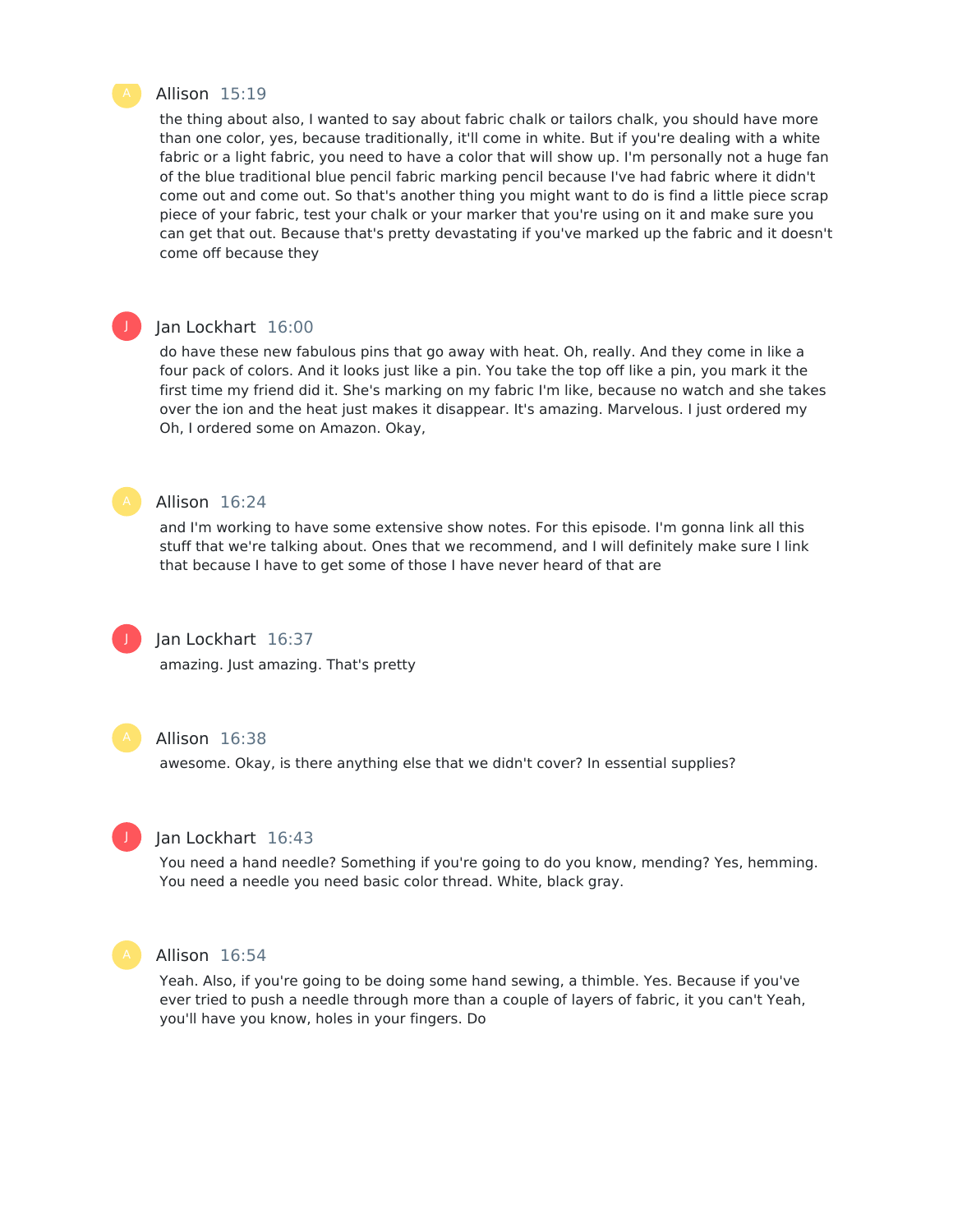## Jan Lockhart 17:09

it on the counter. Yeah, push it through on the countertop. So yeah, you need a thimble.



## Allison 17:12

And there's lots of you can get met traditional metal ones, but they also have little rubber ones that fit on your fingertips and stuff. So yeah, those are those are definitely a must. Yeah. Okay, well, let's talk about some of the things that are not necessary but nice to have. Okay,



## Jan Lockhart 17:25

there's I don't even know what they're called. But they're those foldable pattern. I wanted to look this up to see what they're actually called. So that you can cut out your fabric if you if you only have space to lay it on the



## Allison 17:36

floor. Oh, yeah. A fabric board like a fabric pattern cutting water and cutting.



#### Jan Lockhart 17:40

Yeah, it's like folds up like four different. They're huge. They're huge. Yeah. And you can lay all your fabric out on your floor, you can cut it on the floor. If you want to save your countertop, you put it on your countertop. Those are nice to have because they also have inch measuring Yes, markings. They have a grid on a grid,



#### Allison 17:59

so that you can line things up perfectly square. Yeah, and they're typically I mean, I've only seen the made of cardboard actually, I've only seen the made of cardboard, too. Yeah, they've been around forever. I actually have to I have I found a vintage one at Goodwill one time night. It was still in like this plastic sleeve. Nice. I was pretty excited. I think I paid \$1 for it. Oh, nice. Yes, but those are great because they help protect the surface. That you're they are working. Those



#### Jan Lockhart 18:24

are good. Um, let's see what else. rotary cutters are nice. There's a thing called a ham ruler. It's a little metal ruler, it's probably about five, six inches long, has this little red tab in the middle that you can slide up and down to help you measure your hem. That's nice. So you don't have to pull a ruler out.

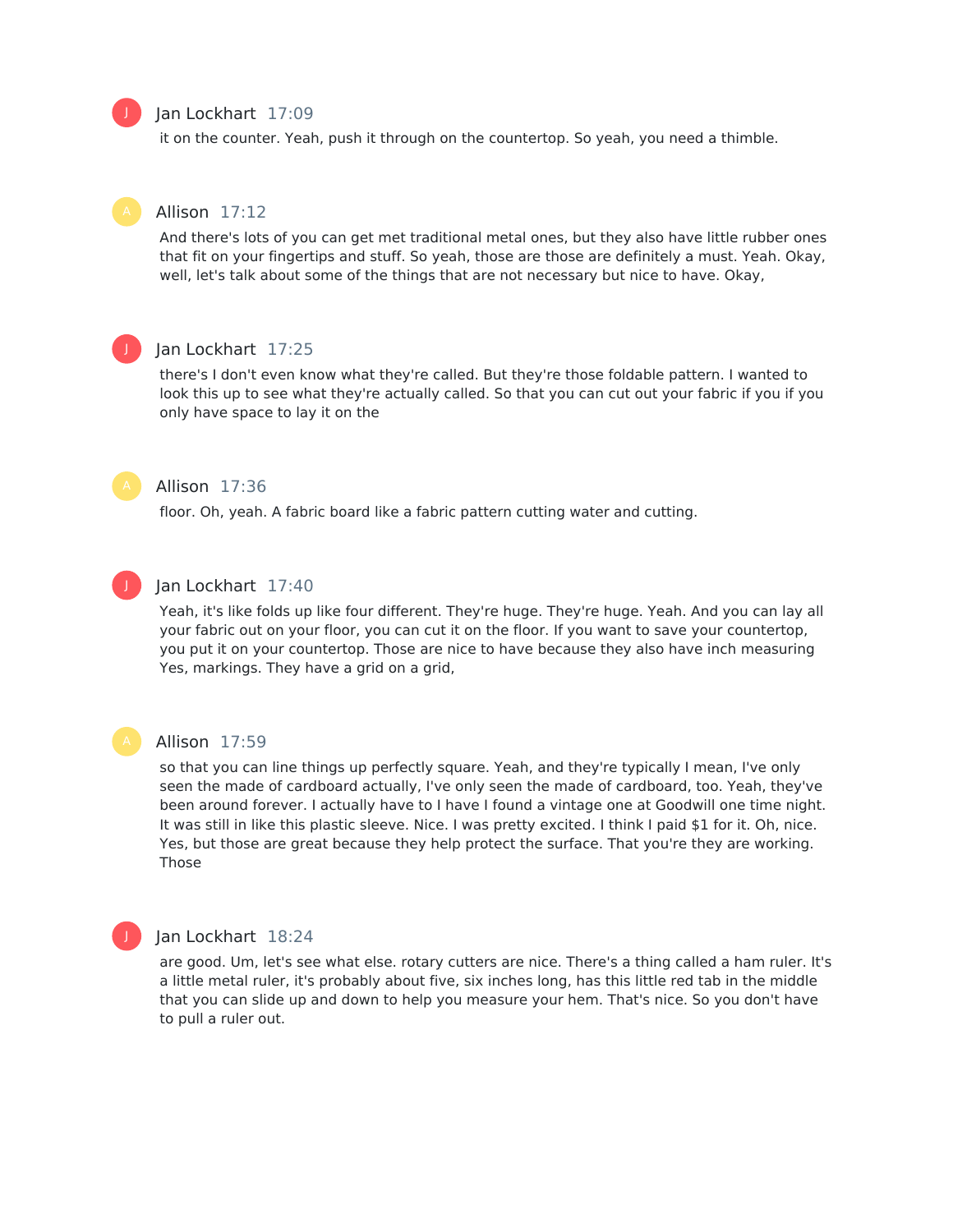## Allison 18:44

Yep. pattern. Let's talk about pattern weights versus pinning a pattern. Okay. Why would you want pattern weights?



Personally, I don't like pattern weights. Okay, as it moves, they move for me, I will almost 95% of the time I will pin it. But if you are only sewing something if you're making curtains, and you just need to keep it straight, you know to do a long straight line long straight line. Pattern. Wait.



J

## Allison 19:09

Okay, cool. Okay, so those are nice to have, but not necessary. Right. So let's talk a little bit about sewing machines. Okay. All right. What can you do? First of all, what can you do without a machine?



## Jan Lockhart 19:22

A lot of things hemming, mending. Fixing little rip slit in seams. You can do all of that by hand.



## Allison 19:31

I mean, you can do it. Technically, you could do any technical. I had to do anything. Because what I was gonna look this up to I don't remember when the first sewing machine was invented for the home either. I'm



#### Jan Lockhart 19:39

curious like that, too.



#### Allison 19:41

I think it was a singer probably. But the trestle, the ones that had the foot panels. I mean, those are old, maybe 1800s.



#### Jan Lockhart 19:49

I would think I think mid to late 80s. Late 1800s. Yeah.

Allison 19:53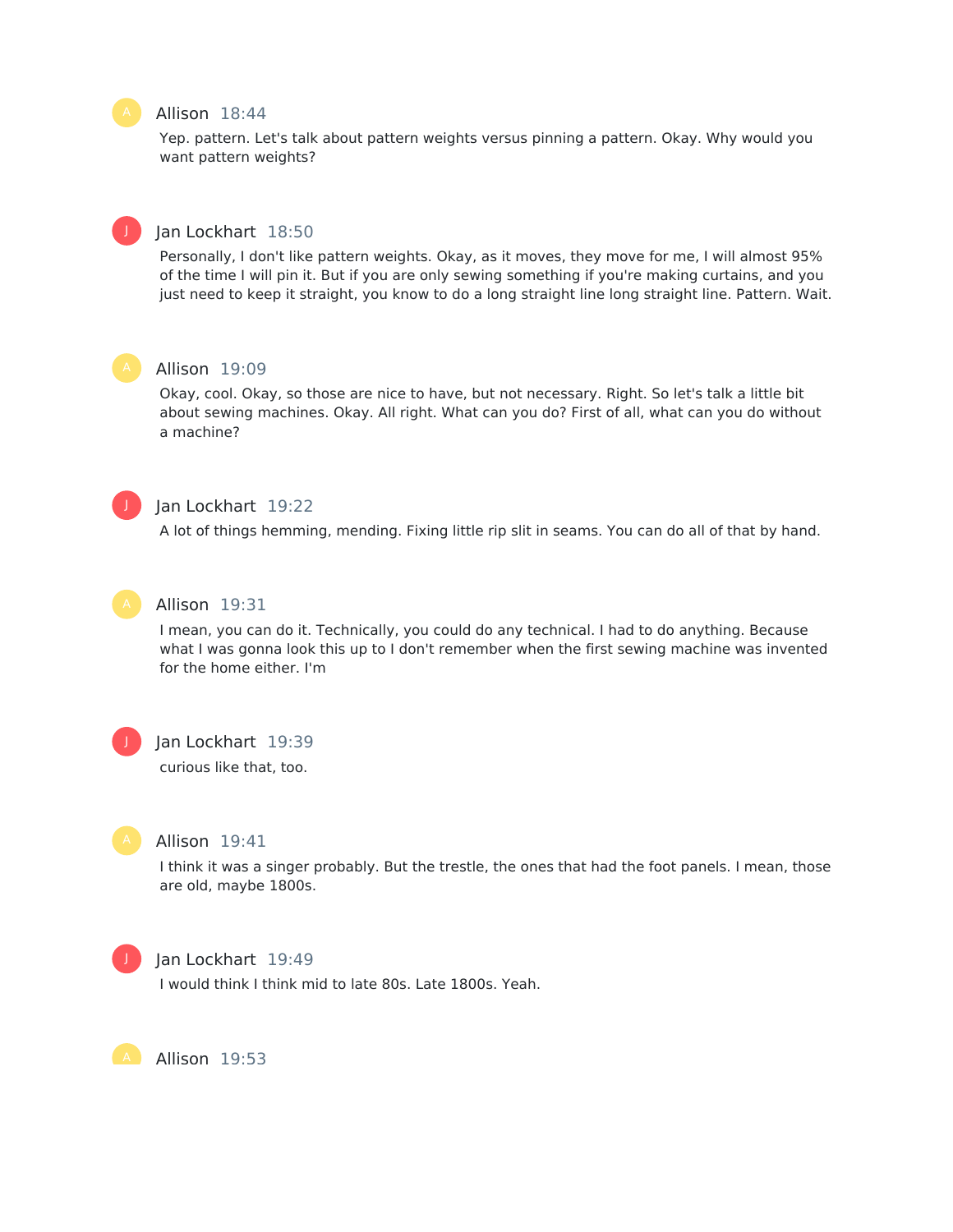## Jan Lockhart 19:54

Allison 19:53

before that, folks, people were sewing by hand everything by hand. everything by hand. Yeah. So you technically you can, but you can go a lot faster with the machine.

#### Allison 20:03

That is true, very true. Okay, so what should you look for in a basic machine?

## Jan Lockhart 20:09

If you're just starting out, keep it simple. You just want a machine that does your basics, the more bells and whistles you have, the more things can break down. And the more you can get things messed up by changing dials and changing knobs. So if you are just starting out or if you are just buying your first machine, I would say you want one that zigzags and I think they all zigzag now pretty much yeah, because that that gives you a nice finish to your edge. If you don't want to travel, you might want it a buttonholer if you're going to be doing things with buttonholes, one that gives you various feet. Yes, is that you can put a zipper in, you can put an invisible zipper in, you can put a button hole in, you can put buttons on their feet that let you do buttons. And really other than that, if you're just starting out, that's really all you need. Because everything else is just technique, right can do. You know, you can do a blind hem on a machine if you have the foot that goes with it. So I'd say the fewer bells and whistles the better.

## Allison 21:12

Okay, good. That's good to know. How about taking care of your machine.

## Jan Lockhart 21:19

If you have been sewing something where the fabric has a lot of fuzz, yeah, if you're done sewing it, open up where the bobbin goes. And you will see all of this was in lint and lint. Yeah, there. And so if I have done a really fuzzy Yeah, project, I will clean it every time. I'm getting a little worse about that because I'm getting a little lazy. And you can hear your machine it makes it will be much noisier it will rattle it will clink it will Clank so you just take that little brush that comes in you open up that bobbin compartment and you get all that little fuzz out of there, take your needle off clean the hole out really good, right? You know, just That's it for basic if you do a lot of sewing, and if you do a lot of changing of your tension and all that stuff. I would get it professionally tuned once every year or so. Yes, yes. That's what I do. Just to put everything back into working order. Because sometimes I'm like, Huh, what was that supposed to be said? I don't really Yeah, then you guess and then it's just a mess. But do your basic cleaning often doesn't take but you know, 30 seconds to clean that little section out down there. Yeah, and then get it cleaned. When it's really dirty.

 $S<sub>0</sub>$ 

J

J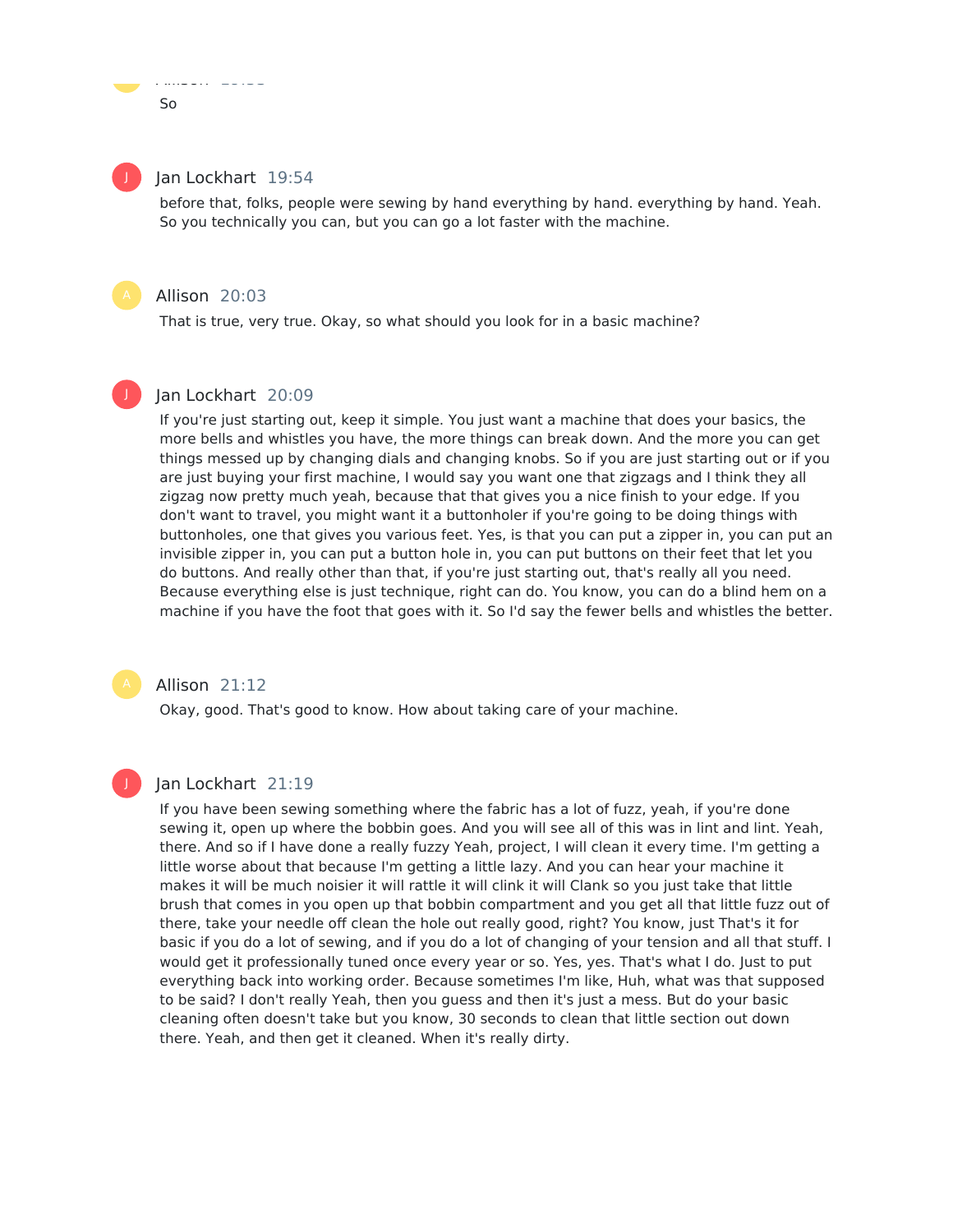#### Allison 22:30

I want to make a plug here for buying your machine from a sewing machine dealer, that's very smart, if you can, they have all price ranges, most dealers, reputable dealers will carry beginner line from a very affordable price. And they may even have refurbished used ones that they have tuned up. And these are people who know the insides and outsides they've been trained on the machines, they know exactly how to smart make them work well. And you could get a nice machine at a very affordable price. And the benefit of buying from a dealer is that you have access then to their mechanics. And you know, if you bought from them, typically they'll give you a discount on your annual cleaning. Yeah, if you buy a new machine from a dealer, this has been my experience, they usually have a class a free class, yes,

## Jan Lockhart 23:24

that they helpful that they will teach you

#### Allison 23:27

everything your machine does. You come to this class, maybe a couple of sessions, and then they will show you exactly how to use all the functions on the machine. So you might pay a little bit more than if you buy it at Walmart or Joanne or off of Amazon. But you're getting an aspect of customer service, that's gonna be so helpful. Good point. And just I've had a machine before where I just thought, okay, my machine is possessed. I do not know what I'm doing wrong. And I just called them and I said, this is what it's doing. Please help me Yeah. And they were able to tell me over the phone, you know, try this. Try this. Try this. So I can't recommend that. highly enough. Good advice. Okay. And so another thing I just want to touch on really quick since we're talking about machines and cleaning and them doing weird things. I have been sewing for over 30 years. And I never knew you probably know this already. I did not know that when you thread your machine, okay. you thread it, it goes from the top of the machine down into the machine and into the needle. That's the last place if you're going to unthread it. Okay. You do not clip the you don't Okay, if you're going to unthread it, you don't pull it from the top to take the thread out of the machine. You never grabbed the the spool of thread at the top of the machine and pull that thread all the way through from the base where it's into the needle all the way out the top did not know that. The reason is because it messes up the tension. You're kidding Oh, look at that it is never supposed to come out of the top of the machine. The only it's only supposed to go down. So think gravity, it's supposed to go down. And if you want to take if you're changing your thread out to a different color or whatever, you clip it at the top, clip it right by the spool, okay, and pull it from the bottom from the needle.



#### Jan Lockhart 25:21

Wow, I had no idea. There you go. There's your tip for the day. No idea. I didn't know

A Allican 25.27

J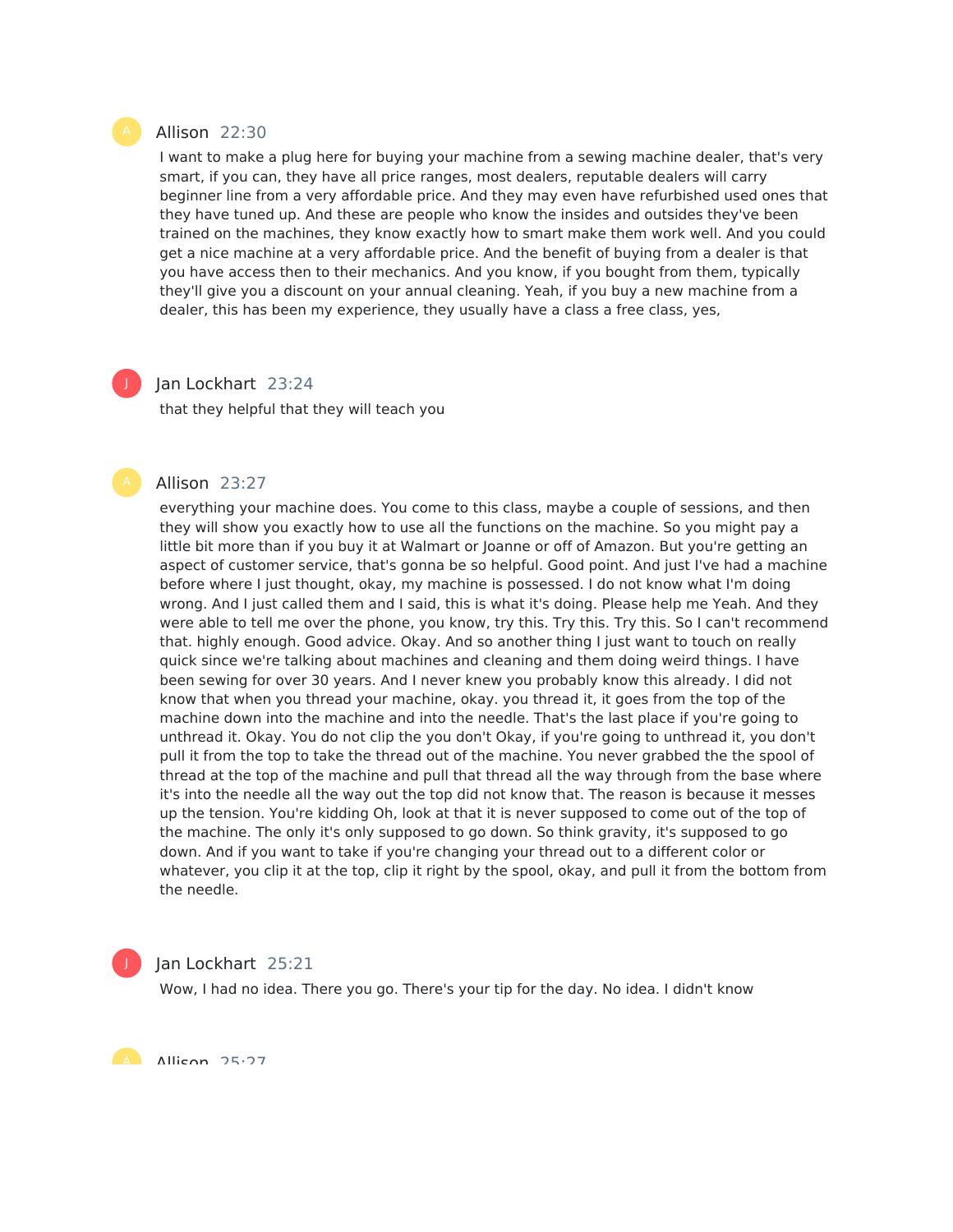Allison 25:27

this until about a year ago when I had got a new machine. And yeah, that's when I learned it. They were like, no, no, no, no, don't pull over the top. It messes up the tension.

# J

## Jan Lockhart 25:37

Good to know. Oh, no. Hope I can remember that. Yeah.



## Allison 25:40

All right, we're gonna move on, we're going to talk about fabric, the wonderful world of fabric, which is huge and overwhelming.



## Jan Lockhart 25:48

It can be. Okay, so

#### Allison 25:49

let's talk a little bit about what, where and how to buy fabric. Okay, we're not going to get into too much detail about specific fabrics, because we're going to cover that more in the second episode where we talk specifically about sewing clothes and sewing for the home. But just in general, what should we be thinking about with fabric?

# J

## Jan Lockhart 26:11

If you're starting out again, and I kind of always preface everything, if you're new to this, right? Go to a fabric store. Go to Joanne's go to Hobby Lobby, if you know what you're looking for, you can buy online, but it's hard to tell if if you're looking for something and they say oh, it's it's visqueen. And you're like, What in the world is that? You know, it looks pretty and the little swatch that they've told you on within you. You get it and you're like, holy smokes. This is upholstery fabric. I can't I can't sell my daughter skirt out of this. So go look feel yeah, see what you like find the wait. So you know, Joanne's Walmart. Walmart has Walmart has fabric. Yep. And I mean, you can even get fabric at at resale stores. Yes, they will have them goodwill will have bolts of fabric, our little, you know, little sale store up here will have bolts of fabric that you can buy. So I think the point



#### Allison 27:05

that you just made is really important to know, the different types of fabric, just you know, it can be overwhelming, because there's so many different types, and they have specific names and but there are some broad categories. So you should know you know, there's your natural fibers. So things like cotton, and linen. Those are things that are naturally occurring right in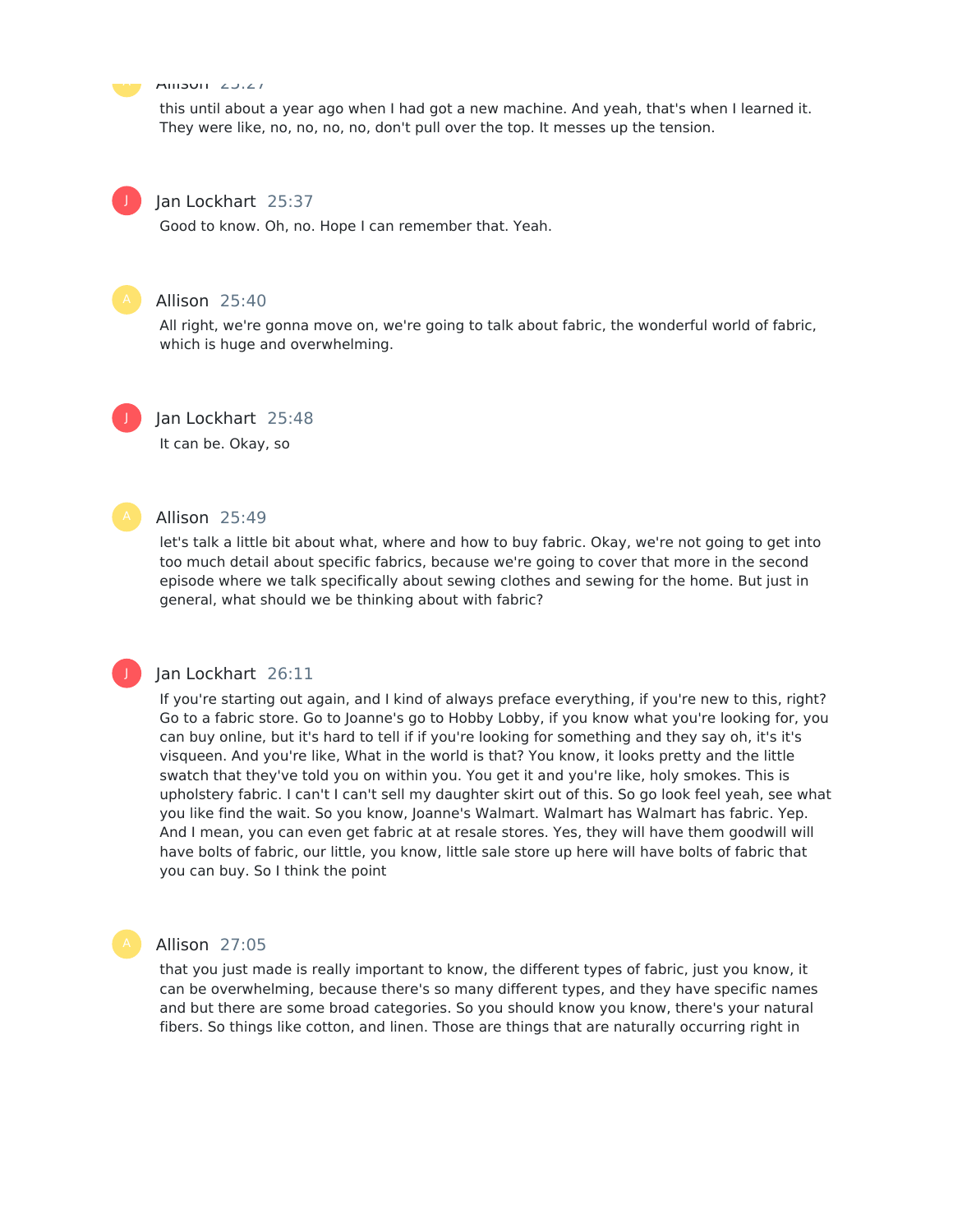nature. And then you have your synthetics and you have blends. Yes, you should kind of understand the basics of those the basic properties. When we throw out words like that, we need to understand what that means



## Jan Lockhart 27:39

and how they're going to look in a finished,



## Allison 27:43

right, how they're gonna drape how they're gonna lie, how they're, how easy there'll be towards in construction or not, you know, you probably don't want to start out your first project with a stretchy fabric. That's more advanced. Anything. Yeah, anything with spandex or anything that's got a stretch to it. Six your



## Jan Lockhart 28:01

cotton or your cotton poly blends. Yeah, definitely no understand fabric. And I



## Allison 28:07

mean, it's not, I'm not saying go do a crash course. And you need to know all the types and all the things. But just that as you approach it, you need to understand that different fabrics have different properties that are going to cause them to behave differently. In whatever it is that you're sewing, whether it's a garment or a pillowcase or, you know, drapery or whatever you need to understand the differences.



### Jan Lockhart 28:28

You can even look in your own closet. Yeah, if you have a blouse that you love how it feels, look and see what it's made of. That's a great tip. And then you you know, you know, oh, okay, well, it's got 65% polyester, so I don't want to get 100% Cotton, probably.



#### Allison 28:44

Yeah, that's a really great tip. Okay, and we're going to talk a little bit about the care of fabric, which is something to consider when you're buying when you're purchasing for your project is you need to understand how do I take care of this fabric? How is it washable? Or is it dry cleaning, that's really important to know.



## Jan Lockhart 29:02

The end of the boat will always tell you that if you go to the store, if you look at the end of the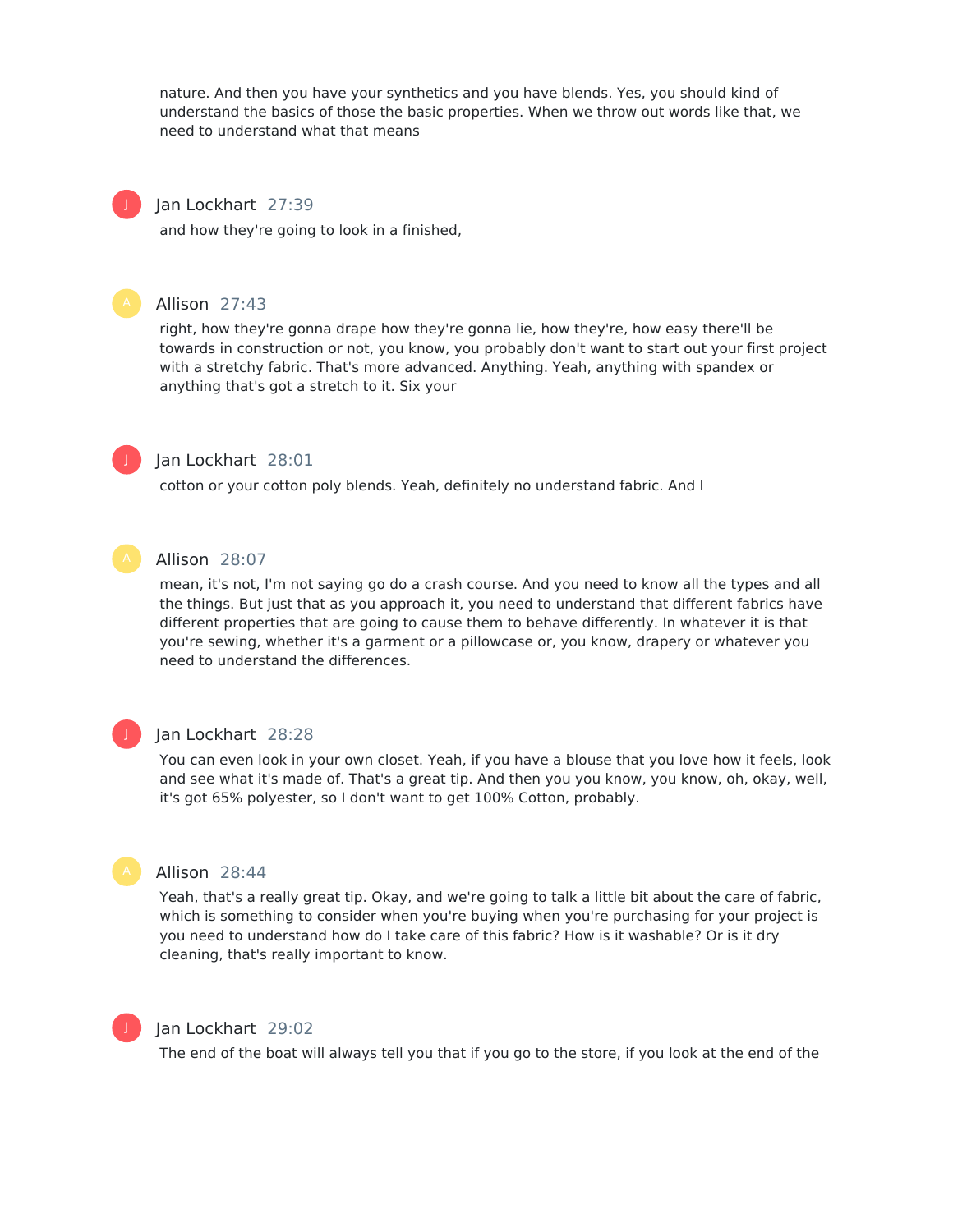bowl, where it tells you what the price is per yard, it will tell you what the fiber content is. And it will also tell you care instructions dryclean only hand wash, machine wash.

#### Allison 29:16

And a quick tip on that is when you purchase your fabric. Take a picture of the end of the bolt of the fabric.



#### Jan Lockhart 29:24

I wish I had learned that a long time ago.



## Allison 29:27

Well, we didn't have cameras all the time.



## Jan Lockhart 29:31

Maybe I could have written it down. I yeah, I didn't. And then you get your like, feels like it should be dry clean. Oh



#### Allison 29:39

yeah, definitely take a take a picture of it. So you can remember how you're supposed to take care of that fabric. Yeah. What about scraps and leftovers? So a very popular thing now in soloist. And by the way, I'm saying so just because the post is seamstress that is the appropriate term now to talk about people who sew a soloist in the soloist community, it's very popular now to do what's called no waste sewing, where you use the piece of fabric and you don't waste any of it and you create this amazing garment. So we're not going to talk about that, really, because that's a whole other thing. But you will have scraps and leftovers. If you're not doing a no waste pattern. What are some things we can do with our scraps and leftover so they



## Jan Lockhart 30:19

can be fun? You can do matching doll outfits. If you're making an outfit for your little girl. You can do hot pads, you can do placemats you can do hair bows, yeah, you can do gift bags, you can make little little tied gift bags that you could put gifts in lots of stuff you can do with that make a quilt?



## Allison 30:42

Yeah, I was gonna say traditionally, they would make quilt out of the scraps, which I'm starting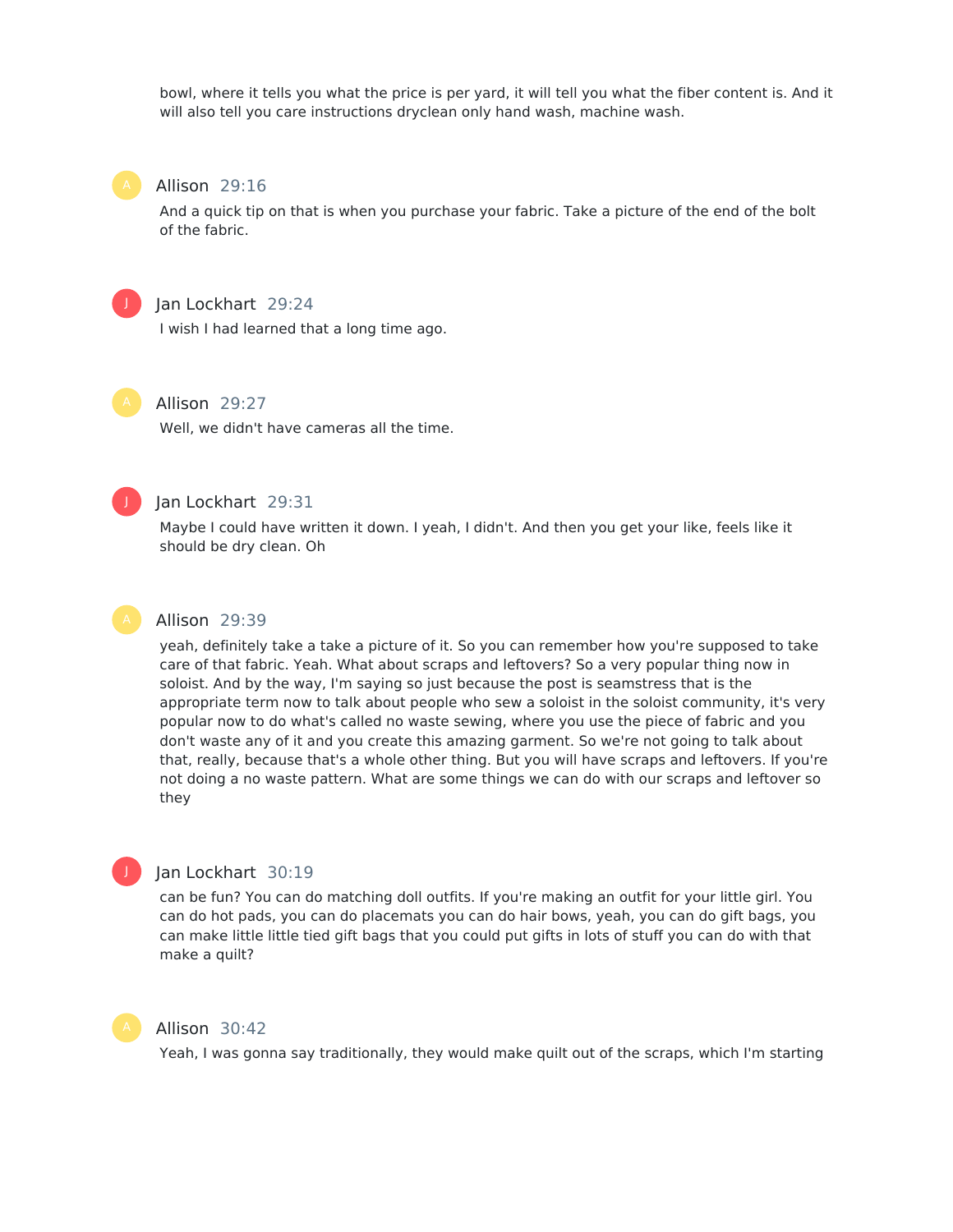to do. Yeah. We're gonna talk more about that later. I'm excited. Okay, so let's talk a little bit about patterns. All right, patterns can be like, trying to read hieroglyphics versus for some of us. So how about where do we even begin with patterns? What where should we be looking? How do we buy them? Where do we start?

## Jan Lockhart 31:11

Wow. Uh, again, I would stick to an actual physical pattern. If you're just starting out. There's a lot of online patterns available. And my daughter who has just started sewing really likes them. Me. Maybe it's because I'm used to an actual pattern. They're confusing to me. I feel like they don't explain things well, but your basic simplicity pattern will have everything you need. Right there.



J

#### Allison 31:41

Okay. So, for the absolute novice who knows nothing, and is not at all versed in the world of sewing, there's kind of four major pattern houses which you say design houses. So that would be



## Jan Lockhart 31:55

simplicity. Butterick. McCall's Vogue. Okay.

### Allison 31:59

At least in the US. Yes. Those are the those are the big players. There's a couple of other ones. Berta. And there's quick so yeah, which is and they move very simple. They may be owned by some of the bigger names. Well,



#### Jan Lockhart 32:13

city and Butterick. No, McCall's and Butterick are the same company. Oh, really? Okay. Yeah.



## Allison 32:19

And eat in all of those have, like, some sort of easy section. So when you go to the fabric store, this we're talking traditional, you know, I know some of you may be looking at things online. But if you're going to like go to Joanne or go to Hobby Lobby, or wherever you're getting Hancock fabrics, you go back, it's usually in the back of the store, there's a table, and there'll be these giant books. And they're full of photos. And if you find a photo of a garment that you like, or they also have home decor sections, the books are usually divided up by gender, and then by the have like a children's section, then they'll have like, costumes section, costume section, and then a home decor and a gift section maybe. So you find the section you're looking for you find a pattern you like and there'll be a pattern number. And then you go to the little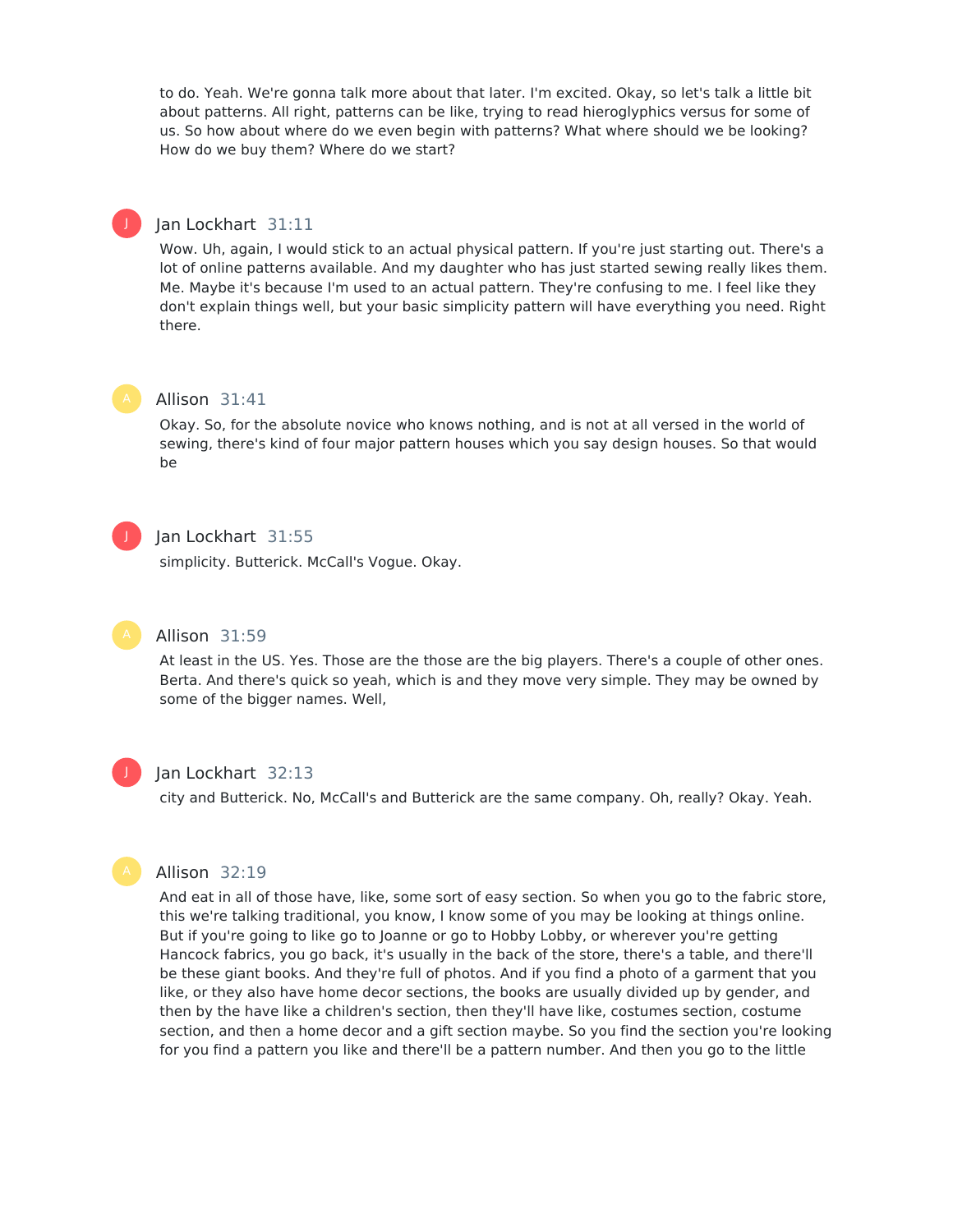metal drawers that are usually near that table, and you find the brand and then you find the corresponding number. And hopefully they have it in stock. And then you pull that pattern out. So all of those books will generally have like an easy so section that you can go to, and they'll have easy. So women's men's kids home stuff. It's a small little section within the bigger book. But that might be a good place to start. But would you say that with those major brands, there's some that are a little harder and some that are a little less easier? Yes. So what would you how would you distinguish,

## Jan Lockhart 33:44

J

just as the name says, simplicity would be your easiest, okay. And you can get some beautiful patterns, beautiful patterns, you can also get your very basic, a lined elastic waist skirt on simplicity. That would be the easiest. McCall's and Butterick are probably intermediate and then Vogue. Yeah, always has been always will be. The more complicated. Yeah,

#### Allison 34:11

it's just more advanced technique. Yeah. More advanced design. Yeah. It's just going to be a little bit more challenging to do evoke crowd but also more expensive. And they are more expensive. That's true. Yeah. Very true. And patterns can be used to like take out a second mortgage to buy patterns, but I know that they're always on sale. I think they're always on sale at Hobby Lobby. I'm not sure. They're always very cheap at Walmart, but Walmart doesn't have as big of a selection. Yeah, very limited, very limited. And then Joanne is usually running some kind of sale.

## Jan Lockhart 34:44

And then also if you go look through the pattern book, and like you had said, hopefully it will be there. Yeah, let's say you have picked out Butterick pattern 752 Nobody has Butterick 752 You can go to butterick.com. Yes and or Are 752 and they will have great sales? Yes, that's always true. That's very good. You may even do that you may check before you buy it and Joanne or Hobby Lobby, see if you can get it cheaper. Yeah, right directly through the company.



J

#### Allison 35:12

Right? Okay, cool. We've picked out our pattern, we have our little pattern envelope in front of us. And then we turn it over and we see all of this information on the back of the envelope. What do we do with that? What does all that mean?



#### Jan Lockhart 35:29

Well, there's a lot of information on the back of that pattern. And we may talk about this later. But my suggestion would be always buy the pattern first. Take it home, and study it. Don't try to buy everything. Unless you've been sewing for years, and you know exactly what you need, what you have what the pattern says. Take it home. Yeah, figure out what size you need. Figure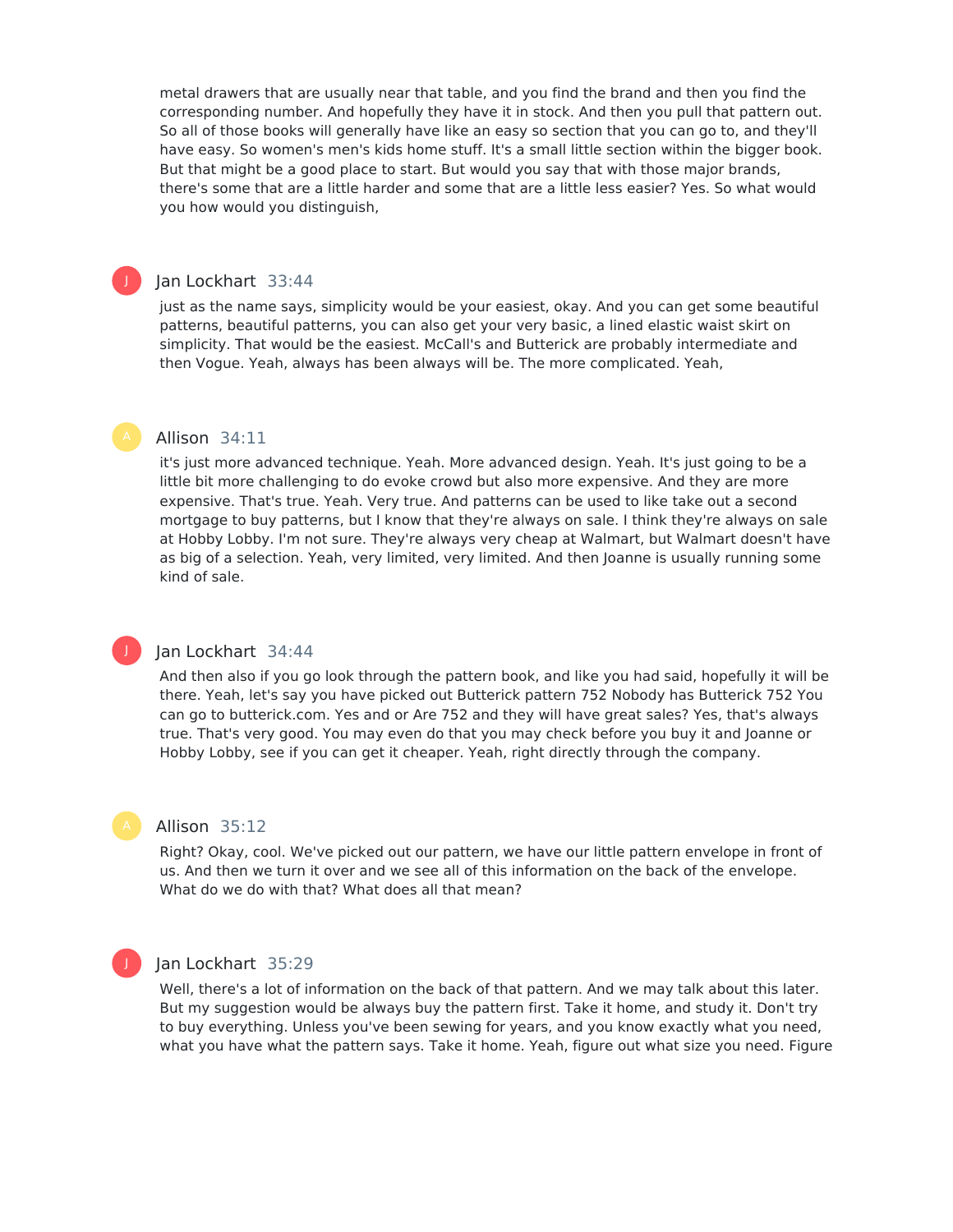out what what pattern on the pattern you're making, because they will have different views. ABCDE Am I making a or am I making D, figure all of that out, make your notes, then go back to the store and buy what you need.

## Allison 36:05

That's a good tip. And maybe that's where buying online. Buying your pattern online comes in handy. Because honestly, I mean, just to go sit unless you just love hanging out at the fabric store, which I do. But I do too. You know, if we're talking to busy moms here, yeah, you don't have time to go hang out and peruse the books at the at the pet. But if it's 10 o'clock at night, and you've got a spare 30 minutes, you could look online and and then order online. Yep. When it comes in, you can study it like you're saying, I think that's a really great tip. Yeah. Because there's been many times I've opened up the pattern in the store. No, me too. And I have all of the instructions opened up. And I'm trying to figure out, you know, the layout, and then I'm trying to make sure I have everything I need. Yeah, yeah. It sounds it probably be way more efficient to



#### Jan Lockhart 36:50

probably, like I said, you're usually there by yourself. There's not many people back in the pattern section. No,

## Allison 36:56

not typically. Yeah. But yeah, we will get more into the nitty gritty details of reading a pattern specifically for clothing versus home sewing, and all the things you need to consider when we get into that in part two of our series. So let's talk a little bit about economy with sewing. Because, like we said, you can save money with sewing, but you have to be pretty intentional. And you have to be intentional to not lose money sewing. True. Because it can be really expensive. It can be really expensive. I would say even don't don't go into sewing thinking I'm doing this to save money, because you're not because you're probably not. And that's where we get back to the sort of ethical, you know, we have fast fashion now, in the past 20 years, I'd say that's been this phenomenon where clothing is so cheap, and it's costing somebody something somewhere along the supply chain. But for the consumer on this end, you can go to Walmart, and you can buy Oh, yeah, something for just a few dollars. Yeah, now, it's not gonna last very long. Yeah. And I had a story here that I wanted to share my grandmother in law. So there's my, my husband's grandmother, who has been sewing her whole life, said to me when we were first married, my husband and I, she said, You know, I used to sew all my children's clothes. And then it just got to the point where I could buy it, it was so much cheaper, and it just wasn't worth it all the effort to put in. But she said the quality is just not the same. I mean, she knew that. And that's very true. But so let's talk about that. Let's talk a little bit about what are some things we can do to help cut cut the costs?

## Jan Lockhart 38:38

We talked about patterns being so expensive. So if you have friends that so swap patterns, because the good thing about patterns is they don't make them one size anymore. They're like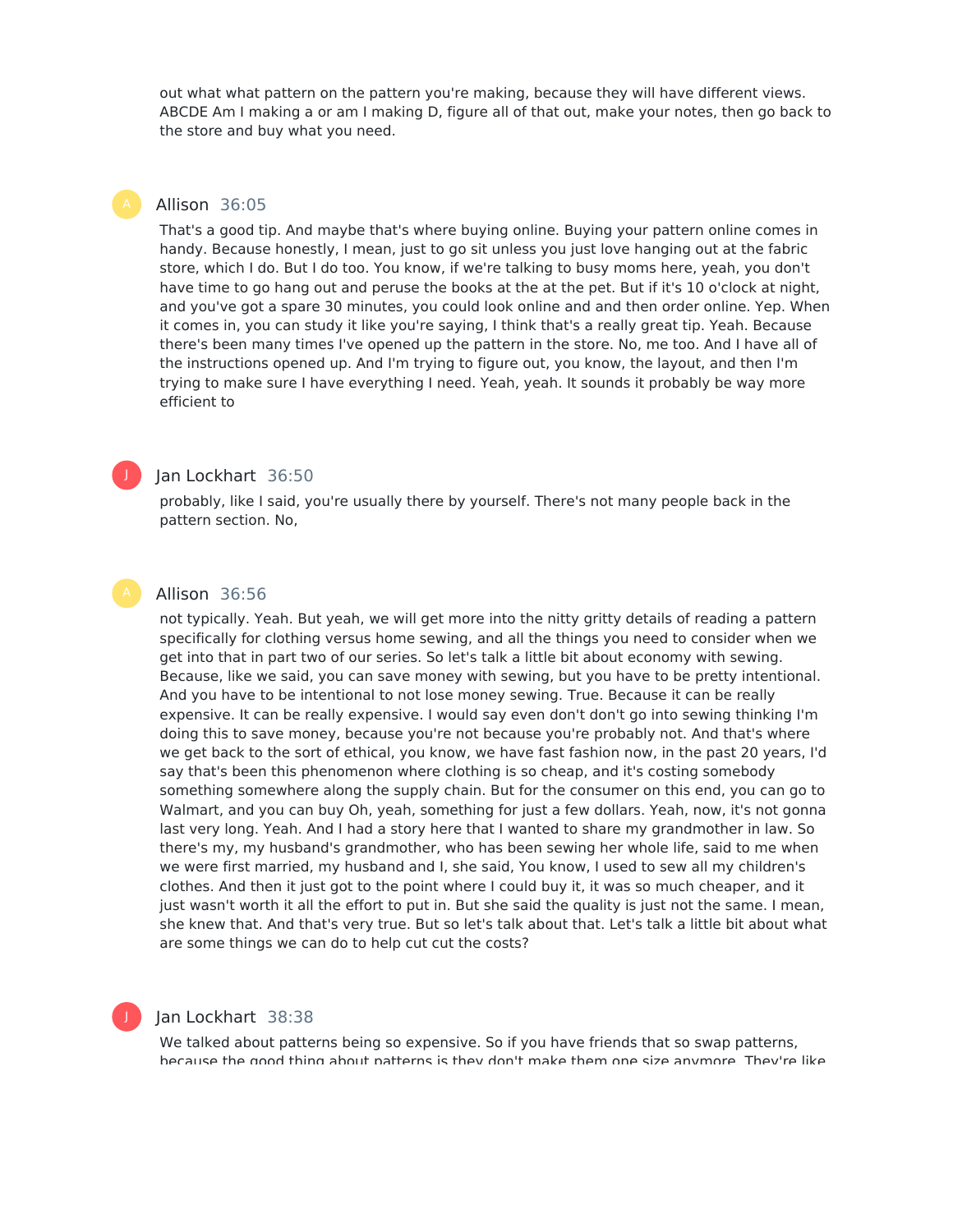because the good thing about patterns is they don't make them one size anymore. They're like everybody who decides 21 pattern. Yeah. So if you're careful about how you cut it out, you can pass your pattern on to your friend and you can say, hey, I made this skirt. Now you can go ahead and make this top right, because the patterns are the good chunk of what you're going to spend on your the item you're sewing. You can also share notions, which isn't a whole lot. But when you when you get a pattern and it says you need bias tape, and you buy a whole thing of bias black bias tape, and then you have us two inches of it that just sits in your notion drawer. So make an inventory of things. And then when you're going go with your friends and say oh no, I have that at home. Don't worry about it. You can have mine we're going to swap Do you know,

#### Allison 39:36

we should probably define notions. We've used that that word a couple of times and I realized we didn't define what that is.



## Jan Lockhart 39:43

notions are all of the things that go up besides the fabric. It's your zipper, your buttons, your applicate whatever you want to put on it. Anything that is not the fabric would be your notions thread. All of that. The pattern back the pad back of the pattern will tell you all of the notions that you need.



## Allison 40:01

Okay? If you need snaps if you need get buttons, it'll tell you exactly the size of button that you do the exact size of zipper that you need. Yes. Thread. I mean, all of that would be guessing notions. Okay. I just wanted to, to clarify that for the listener. Another idea about where to get patterns cheaply would be thrift stores, and garage sales. There's always, almost always there's a little section in the back that's got some some patterns. Now they might be dated. But an a line skirt isn't a line skirt. In 1973, or in you know, 2000 a



#### Jan Lockhart 40:37

photography may look different on the front of the pattern, but it's still in a line skirt. Right?



#### Allison 40:41

Yeah. Right. So and some people love to sew with vintage patterns, because they're looking for that vintage vibe. So that's a really fun thing. And also resale stores will have patterns. Yes. Yeah. So that's, that's a great place to look for that. So sewing with friends, by sharing patterns and Oh, fabric swapping to

Jan Lockhart 41:00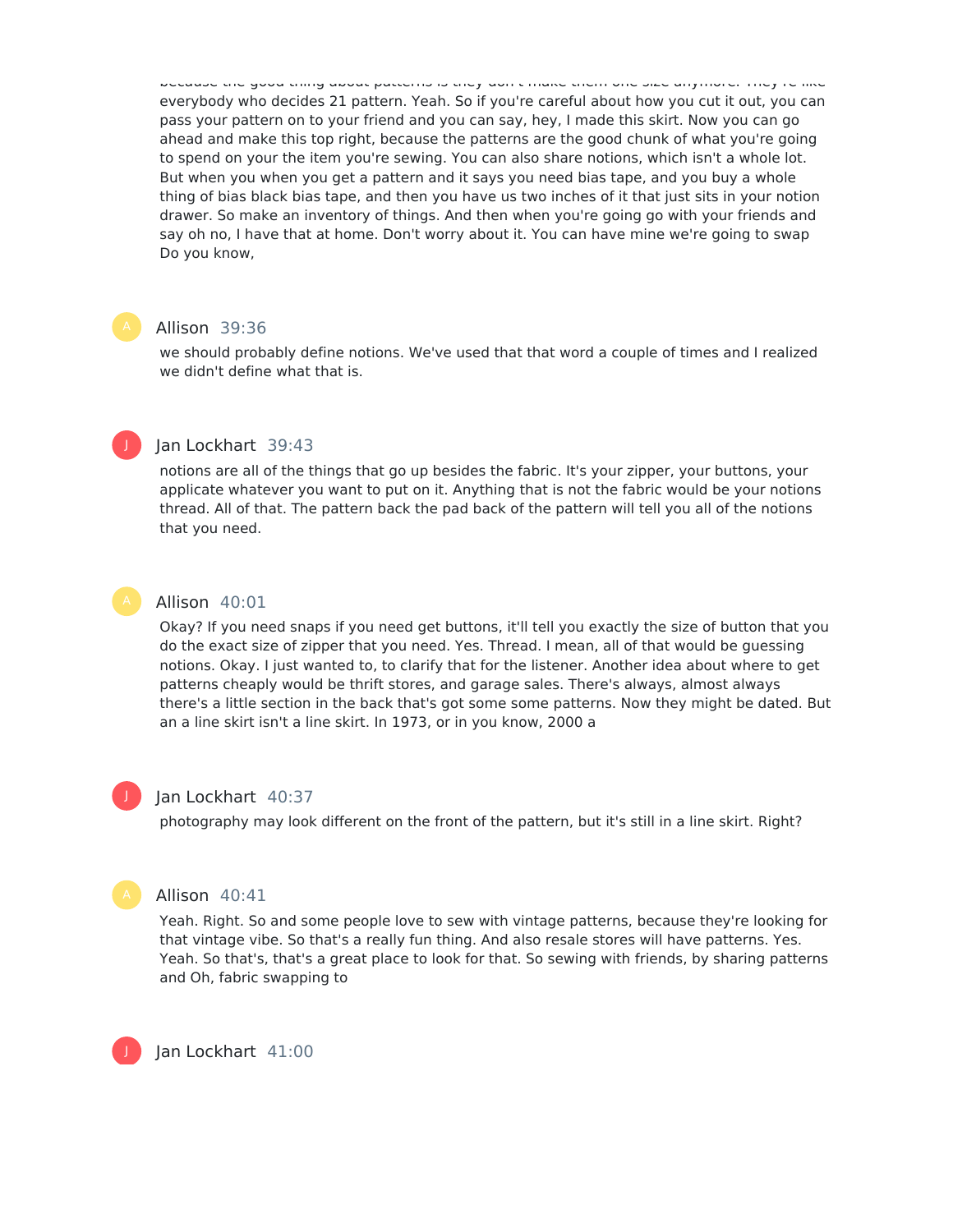Yes. If you if you are making yourself a skirt, and you're not doing the you know, no, no waste sewing, you're going to have waste. So you give that to a friend who maybe is making some gifts and needs it for Hotpads to give her mother in law for Christmas or baby clothes, baby clothes. Yep, things that

#### Allison 41:24

require less Jabra. Right? Yeah. Okay. Or if you're like me, and you collect fabric because she just can't pass it up. You might have quite a stash. So doing something like a fabric swap. Great idea, all your sewing friends, everybody bring you fabric that you need to part with, because it's just been sitting there for two years. Yeah, you haven't done anything with it yet. And do a fabric swap.



J

### Jan Lockhart 41:48

And so that's also a good little tip. If you do buy fabric. And you don't really have anything in mind for it yet. Put a little note on there. How much you bought? Yes, that's two and a half yards. Yeah. Then it's just right there. Yeah, yeah.

#### Allison 42:01

Because a lot of times I'll buy a piece of fabric at Goodwill or a thrift store. And usually they'll tell you how much is on them. How much is on that roll or in that little bundle of fabric? Yeah. But that's a good reminder to make myself a note. Because when I bring it home, I wash it and yes, and I just fold it up and I have a little stash that I can wear ahead keep it all okay, cool. How about repurposing things. So maybe using old clothing. To make new clothing.

#### Jan Lockhart 42:30

I have seen the cutest on Pinterest, I have seen where people take dad's shirts and turn them into little girls dresses. And I think it's just precious you can actually use the buttons in the front. Yeah. So you know, a man's shirt has a lot of fabric. Yeah, just make it a little girl's dress. It's got a lot of a lot of fabric in it. So you can do that skirts by I have actually gone to Goodwill, and found the cutest skirt, cutest fabric and ugliest skirt. But you know, it's got tons of fabric. Yeah. And I've used that if you're creative, you can come up with a lot of things.

#### Allison 43:05

Okay. What about do you save? If you have an item of clothing that is beyond repair? Okay. What about saving parts of the fabric for another project? Or maybe even taking the buttons off?

Jan Lockhart 43:20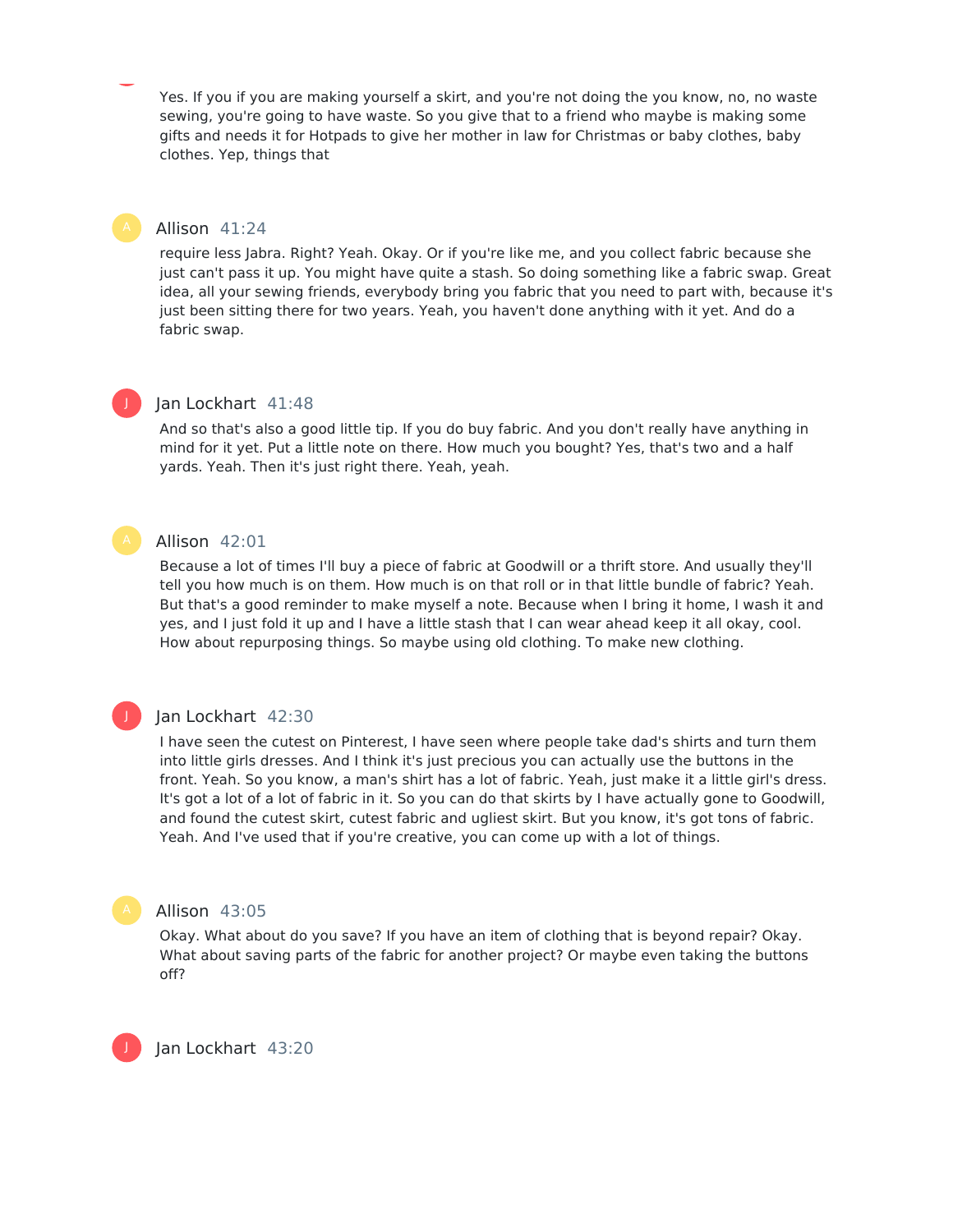Buttons are usually all I will say, Okay, if they're cute buttons, if they're generic buttons, I don't bother. But if they're really pretty buttons and a good size? Absolutely save those.

#### Allison 43:30

Yeah, just put them in a little button box.

#### Jan Lockhart 43:31

Me First of all, we used to love my mom's button tin, shell, you know, cookie tin like this, it was filled with buttons. And you got to look through that and find the matching buttons like treasure was? Yeah, but there are there are people that do save a lot of the parts, but I just honestly, I don't,



J

#### Allison 43:52

I think you would have to know buttons are multipurpose, you can do a lot with buttons. And it's great to have a collection of them because you never know even on a piece of storebought clothing that loses a button right? I'll go searching through my stash to find something close enough to match to replace the button if it didn't come with a replacement. But I would say if I was going to save a zipper out of a pair of pants or something like that,



## Jan Lockhart 44:15

I mean if you're really trying to save money, absolutely. It's a basic zipper.



#### Allison 44:20

Yeah. You might be on Yeah, number of things. Not just another pair of pants, you might use it on, I don't know a pillow or something.



# Jan Lockhart 44:29

Anything. Okay.



#### Allison 44:30

Good ideas. Okay, let's talk about organization in regard to sewing. Because just based on this conversation we've had so far you can see there's a lots of pieces and parts and you can very quickly have a mess on your hands. So first of all, what about if you have a dedicated space? What do you need for a basic setup? Really even without a dedicated space? What do you need for a basic setup to have a sewing session to sit down and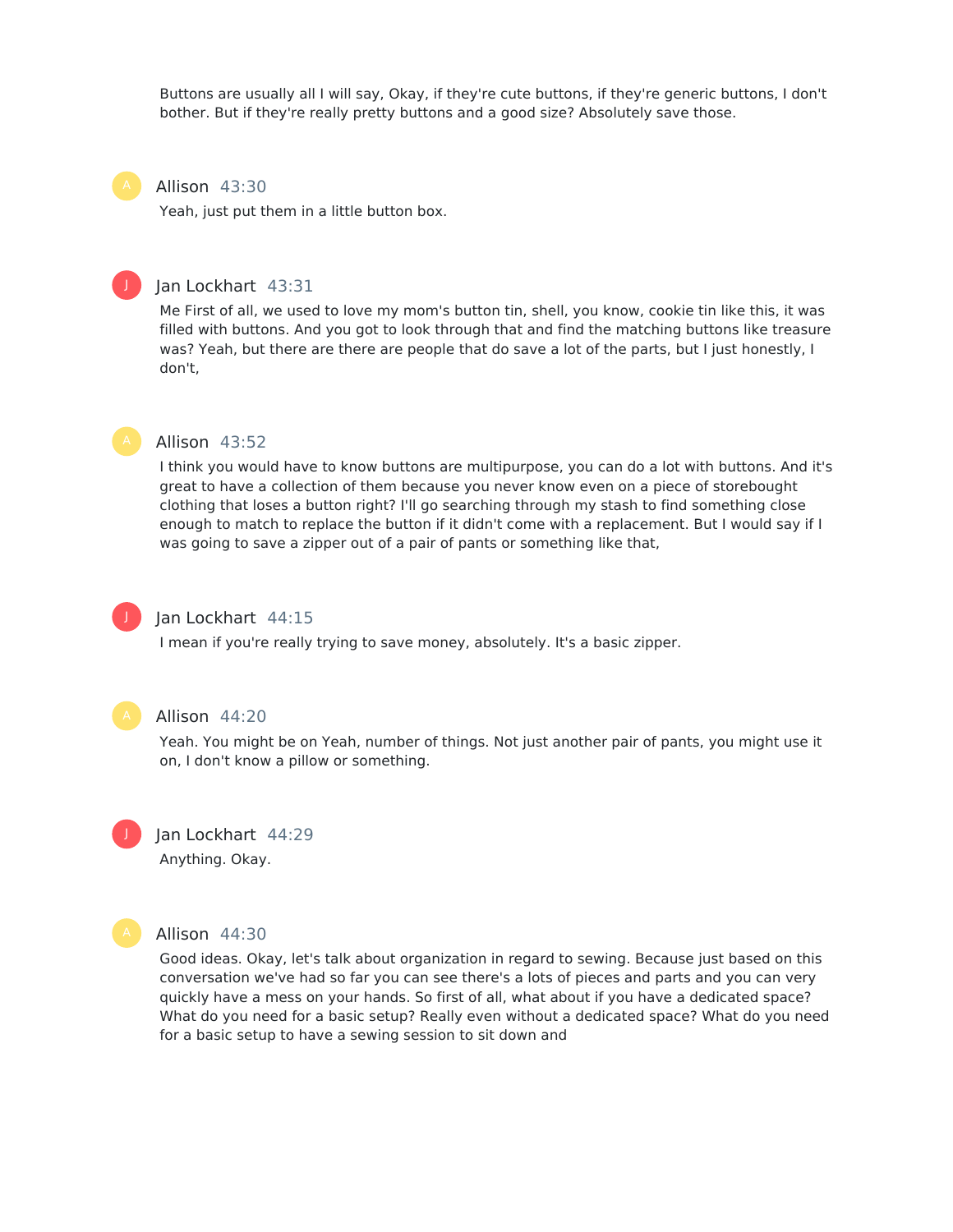#### Jan Lockhart 44:59

play Put the sewing machine table to put the sewing machine someplace to plug it in. Someplace for your iron ironing board. Yeah, plug it in. Good chair. Yes, it'd be sitting for a while come to light, good lighting. Yes. And that's and space to work. So a folding table, a dining room table,

## Allison 45:20

right? So if you don't have a room dedicated to sewing that you can just keep set up all the time. What are some portable sewing station ideas that we could recommend,

## Jan Lockhart 45:31

besides a folding table? Yeah. Lots of tubs, bins, baskets to put stuff in. Because if you're only if you only have an hour during naptime, and you have to get things out and put away quickly, you bring out your three bins, one of them has the fabric, one of them has the supplies. One of them has everything else, then you know, when you're all done, you take that bin and that table and you just scoop it all back into that van, and you're done.

J

#### Allison 46:00

Yeah, I think that's really good just to have a designated storage container of some sort, yes, that you can just easily put things back in, put the lid on, and it'll be secure, and nobody's gonna mess with it, and things aren't gonna get separated. Yeah. Another thing that I used to do is I would take stuff, I'd cut out a pattern. And so I had my, my, all my pieces already cut out. And that was maybe all I could do that day. So I would take all of those pieces, and I would either drape them over a hanger, or I would clip them on, you know, if it was like a pants hanger, you could clip them all together. But usually I would drape them over a hanger, and then hang them up in the closet that way. All of those pieces stay together. And they didn't get all because I took the time to press them. Yes. As we talked about, so I didn't want to fold them up, right, and stick them in a box. Yep. And then have to press them again when I took them back out. So I would lay them over a hanger. The other thing you could do is those long, rough totes that fit underneath your bed.

Jan Lockhart 47:03

Oh yeah,



J

#### Allison 47:04

they're usually really long, really long. So if you had a long skirt, or a long pair of pants, you could lay that whole piece down in there without having to fold it in half. Good idea eight creases. Yeah. So that would be another thing that you could do. And bonus, you can store it

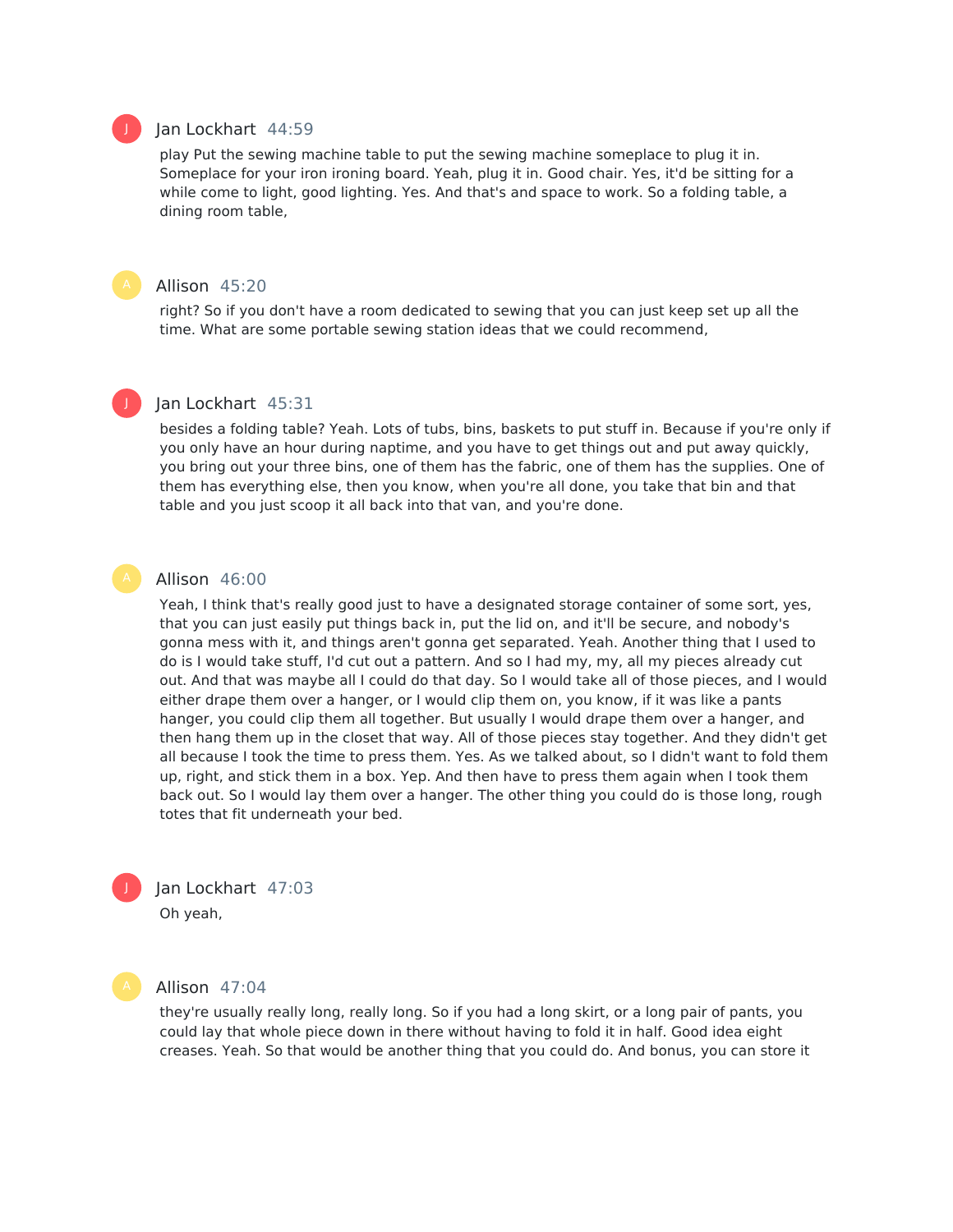under your bed. So it's out of the way out of the way out of sight. What about other storage ideas for whether you have a designated space or not? So the ways to store things,

# J

#### Jan Lockhart 47:28

the thing that I used a lot when I first started sewing for a business and had a lot of projects going at once is those hanging shoe racks? Not Not the kind where you put like, you know, it's got a place for for shoes, horizontally, but it hangs vertically. Yeah. And they're about five inches wide. I think then I could take my fabric, my pattern and my notions and stick that in there. And then I could do it for the next one and the next one and the next one. Okay, so

## Allison 47:57

you're talking about



## Jan Lockhart 47:57

the ones that are more like a shelf like a box or like a box like a box one Yeah, one box right on top of another and they and they hang in there, hang the hang from your closet. Then you can put all that stuff back and you can see at a glance, Oh, I gotta get started on this. You know, this outfit right here. Or you can also do that if you have, there's a great sale at Joanne's and you bought four pieces of fabric. You're like, Oh, I forgot about that piece of fabric. Well, now you can see it because it's right there. Yeah, I did that a lot. I

#### Allison 48:24

love that using vertical using your vertical space. Yeah, in ways like that. Speaking of using storage, hanging storage, things that weren't necessarily meant for sewing. I got this idea from my grandmother who got it somewhere online. I don't know she saw this hack somewhere where you, I think I might have mentioned this to you before. It's a jewelry organizer. Okay, it's a hanging jewelry organizer. And it's usually double sided. And it's got clear pockets, little pockets that you would put little pieces of jewelry in so there's probably I don't know, 50 pockets on one side. They are the perfect size for storing spools of thread. That's brilliant. So what I do is I put the spool of thread with its bobbin matching bobbin inside each little pocket. And I have I'm like color coordinated all the way down.



## Jan Lockhart 49:15

That is really I got to do that.



#### Allison 49:17

I thought that was so smart. It is so smart, because they do make different storage solutions for thread. Some of them hang on your wall and they you know, the little spokes stick out and you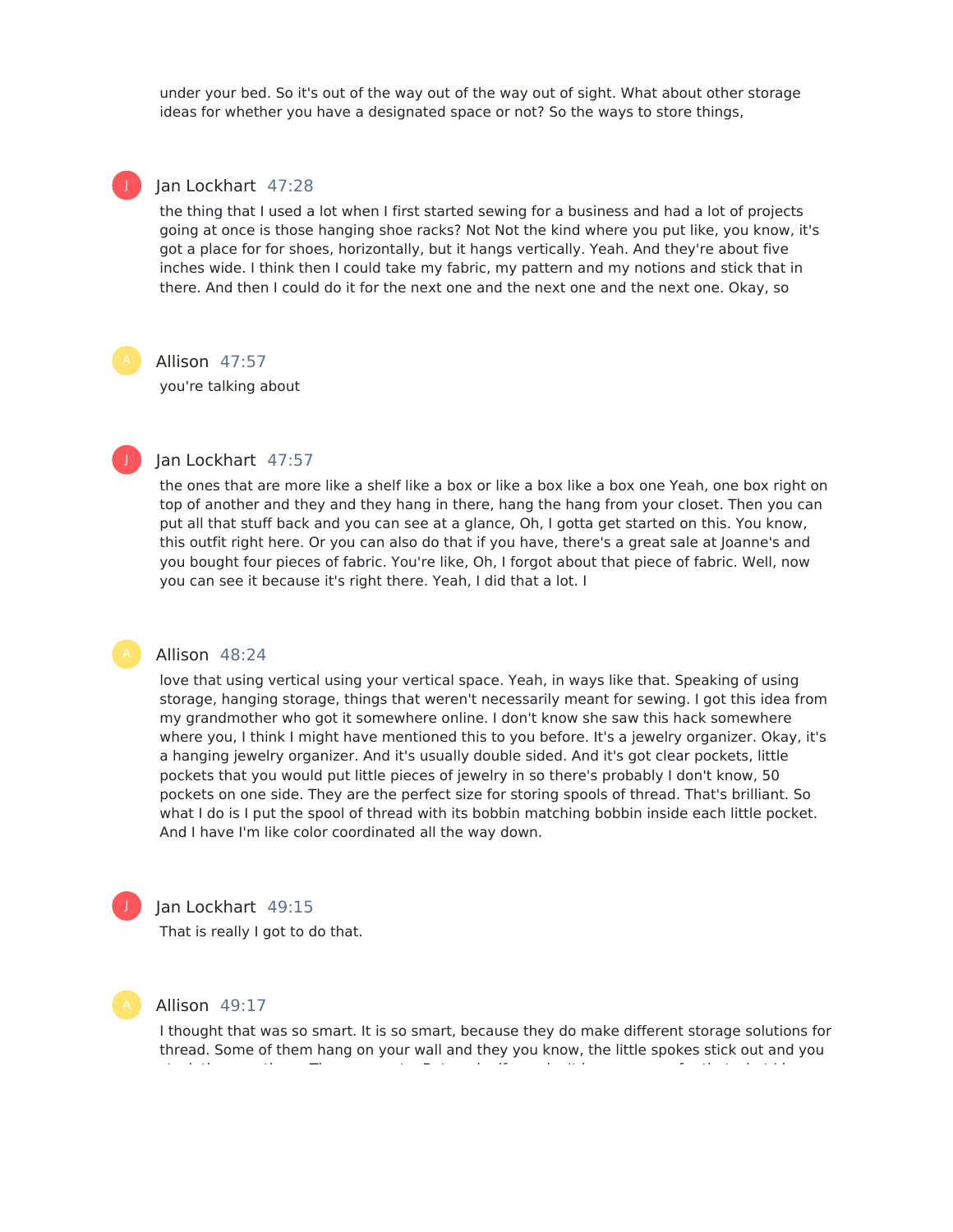stack them on there. Those are cute. But again, if you don't have a space for that what I love about this system is it's literally taking up I don't know two inches of space that's great and it hangs in a closet randomly that I don't you see at a glance up there's my red thread and it's protected from dust good point in those little clear pockets. They don't close but they're pretty well protected in there. They don't get all dusty like they would if they were sitting on the on the wall right point. So I really love that tip. That's a great one. Okay, what about organizing our patterns? Are you the kind of person who tries to fold the pattern back up and put it in its original envelope?



## Jan Lockhart 50:07

It will be 100% the lines that it was when I took it out of the pattern,

Allison 50:12

How do you even do that?



## Jan Lockhart 50:14

It takes me a long time. But I am crazy about that. I don't know why I just I have to do that. Because if you don't, your pattern is this fat and then it just like, oh, okay,



#### Allison 50:28

so let me tell you what I do. Okay. I take a an envelope, like, I don't even know I'll have to link it in the shownotes. There. I don't it's about a it's bigger than eight by 10. But it's about that size. I don't know, maybe it's 11 by 14. Anyway, it's bigger than the pattern envelope originally. All right. And it has a little clasp a little Brad that keeps the flap closed on the top. Okay. And so I take my pattern, my original envelope, and I cut it so that my front side and my backside are two separate pieces. Okay, you're going with I tape the front side, or glue it or whatever, onto the front of that envelope. And then I do the back on the backside. So basically, I just create my own new envelope. But I keep the original front and back. I fixed them to the front and back of my bigger envelope. And then



## Jan Lockhart 51:19

you can fold it any way you



## Allison 51:20

want. Exactly. It's much easier, much easier. It's true. So that's how I do that. But where do you keep yours?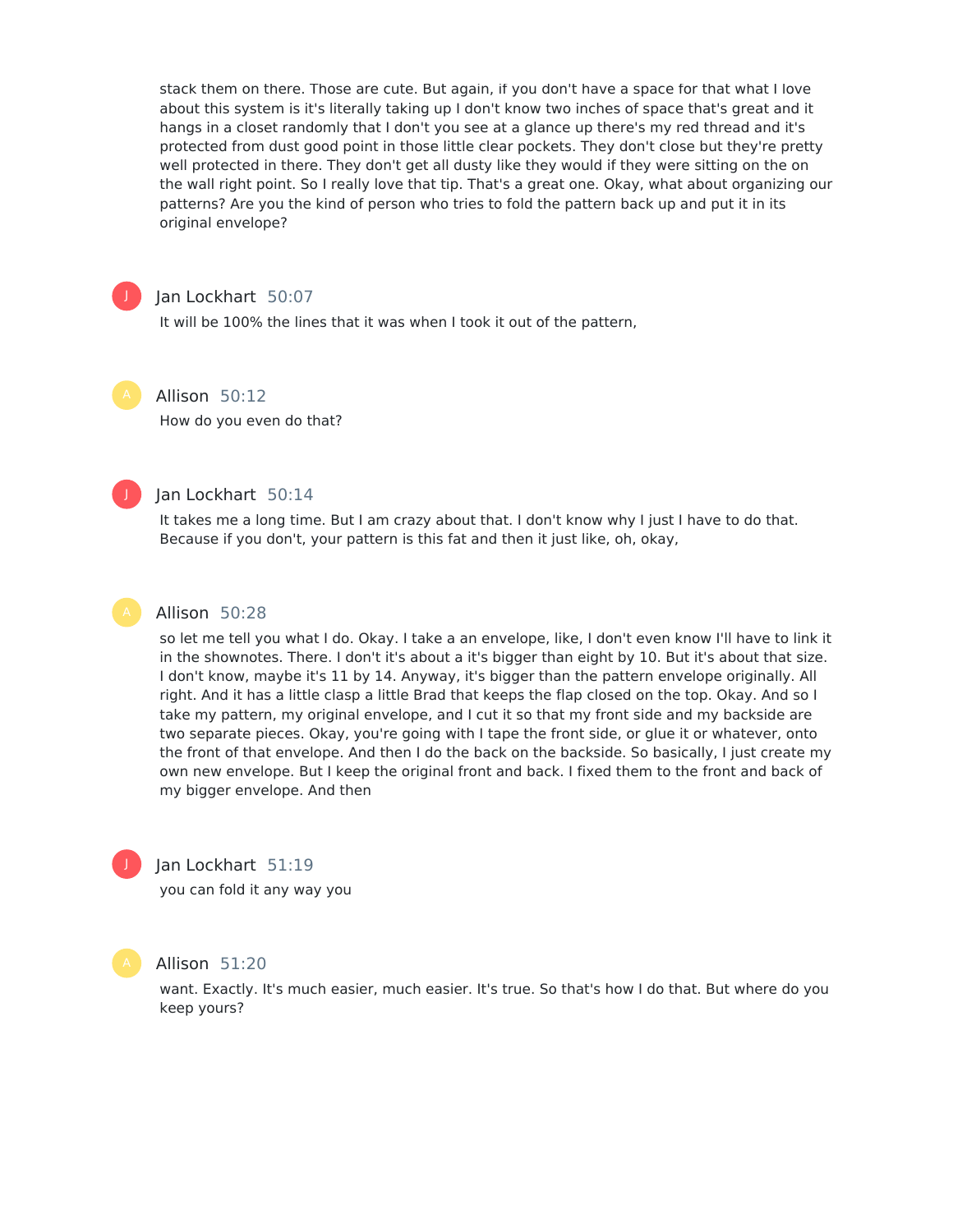## Jan Lockhart 51:27

I have pattern boxes.

Allison 51:28

Okay. And that is a thing they make? Box? Are they cardboard? Are they plastic?



J

## Jan Lockhart 51:33

Cardboard. I have every pattern I've bought since college.



## Allison 51:36

How do you organize them? Do you organize them by brand?



## Jan Lockhart 51:39

I organize them like as my collection of patterns grew, I've had to redo it. But like I have a a girl's ,a costume, a casual wear, a skirt.



J

### Allison 51:53

So it's by type. And then inside I'm, I'm an organizing person. There's no organization rhyme or reason within the inside. Because I'm thinking there's no because they're probably all different brands and numbers. You couldn't really do it that way. Okay. That's, that's interesting. I love to know how people organize their things. We're going to tell some sewing war stories. Yes, we must. Because we want everybody to know that. Like we said, As you sow, so shall you rip, you're gonna have some major failures. That's how you learn. That's just the way it is. We would wish that you wouldn't, but we know you will. So we're going to just share, we're going to be vulnerable here. So what's a particular fail that you learned from?

## Jan Lockhart 52:39

Well, what I want to say the very first one I'm going to tell you is because no matter how long you've been sewing, you're still going to make mistakes. It was not that long ago, I was making flower girl dresses for a girl I work with and put the sleeve in this little girl's dress this big, puffy sleeve. And it was in backwards. And I went so I had to rip it and it's delicate fabrics. So I had to rip the whole thing out and I put it back in. backwards again. Oh, no. So you still make mistakes. I've been sewing a long time and I still make mistakes. But I've made some I've made some mistakes.

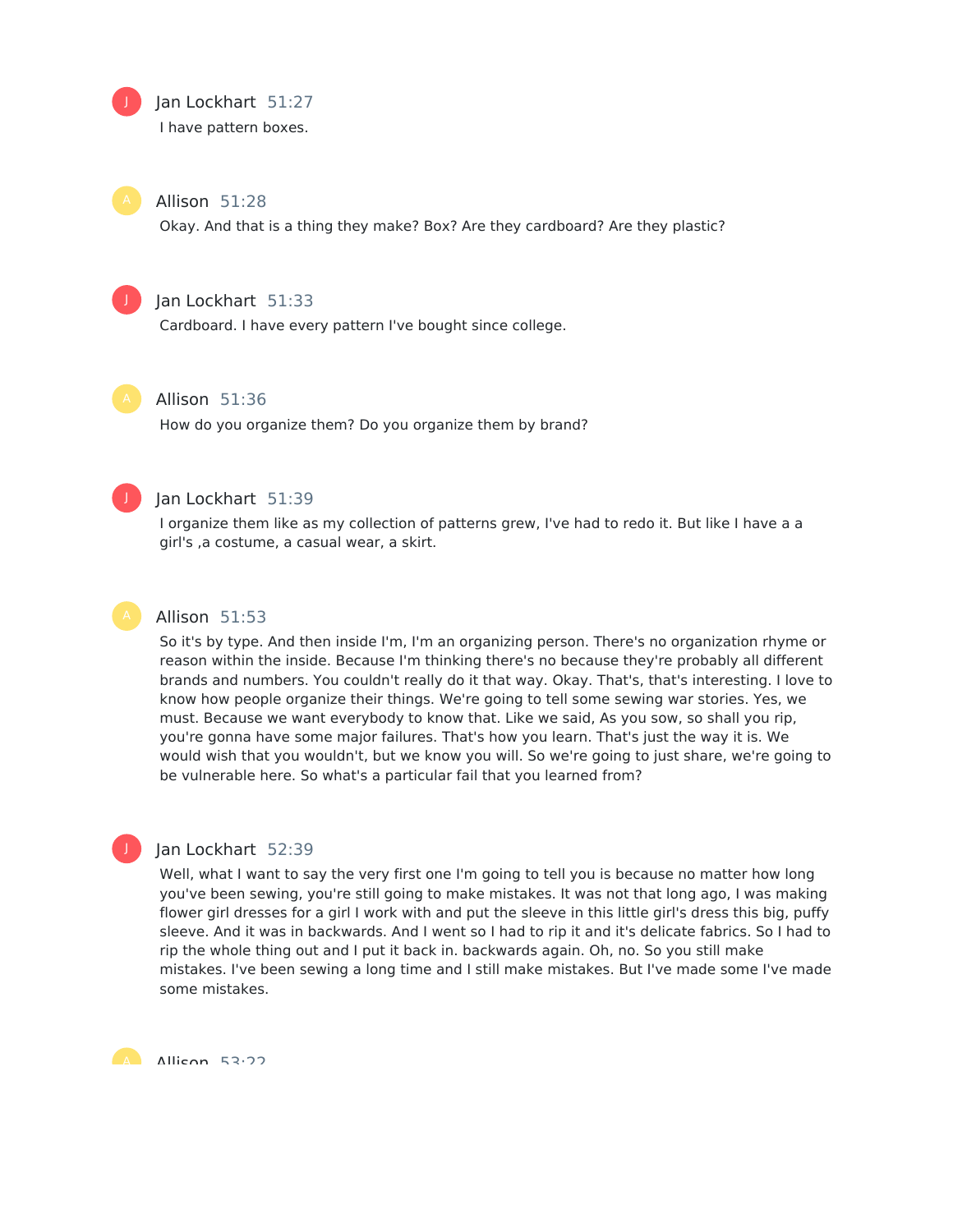

#### Allisul JJ.22

Yeah, yeah. So have I Okay, so one of my stories is when I was first learning how to sew, my mom was always a soloist. She made a lot of my clothes and but my mom was also she worked full time as a nurse. And then she was going back to school, about the time that I was really interested in learning how to sew, I needed to learn because I was in theater and I needed costumes. And then specifically for a play that I was in, I needed an apron like a tie. It was a pioneer time, so I needed to tie on an apron. So I figured it out. It was not a pretty apron. But it was a theater. So it didn't really matter because it was a costume for the stage. It was far enough away. But I got to the point where I wanted to make. I wanted to make like an actual outfit that I was going to wear in public. And I had bought the fabric and I had all these plans. And this was before the internet people. Okay, so I couldn't just look up a YouTube video. And I didn't have any books. I learned I learned later on to go to the library and check out books but I didn't do this. At that point. I was just going to figure it out myself. Well, I could not get my seam straight. And I was so frustrated. I tried and tried to try it. I just ruined the fabric and I and I ended up telling my mom you know, I just don't understand how I can't get the needle to stay straight and the fabric to stay straight and the thing and she's like well, you know, there's those lines on the on the metal thing. The stitch plate, those are seam guide lines like you're supposed to follow. I mean something so basic like that. And the moral of the story is if if just asked my mom to help me.



## Jan Lockhart 55:02

In the beginning, she would have been happy to help me. Yeah. But I was



#### Allison 55:05

being stubborn. And I was like, No, I'm gonna learn under those myself.



#### Jan Lockhart 55:08

Yeah. But yeah,



## Allison 55:10

just don't. Don't be ashamed to ask for help. No. You know, if you get stumped, call your grandma or your mom or somebody you know your sister or somebody you know, who sews and ask them. Better yet, if you can, like, sit under them, watch them and have them watch you because YouTube is awesome. And it's a wonderful resource. But there's nothing quite like having someone stand over your shoulder and watching you do it. And say no, actually, why don't you try this? Or, you know, let me just show you this little trick, right? That just makes all the difference.



#### Jan Lockhart 55:43

Because a lot of sewing what you don't realize until you're in there is manipulating the fabric as it's going through the machine. And like you said, you really can't tell that by watching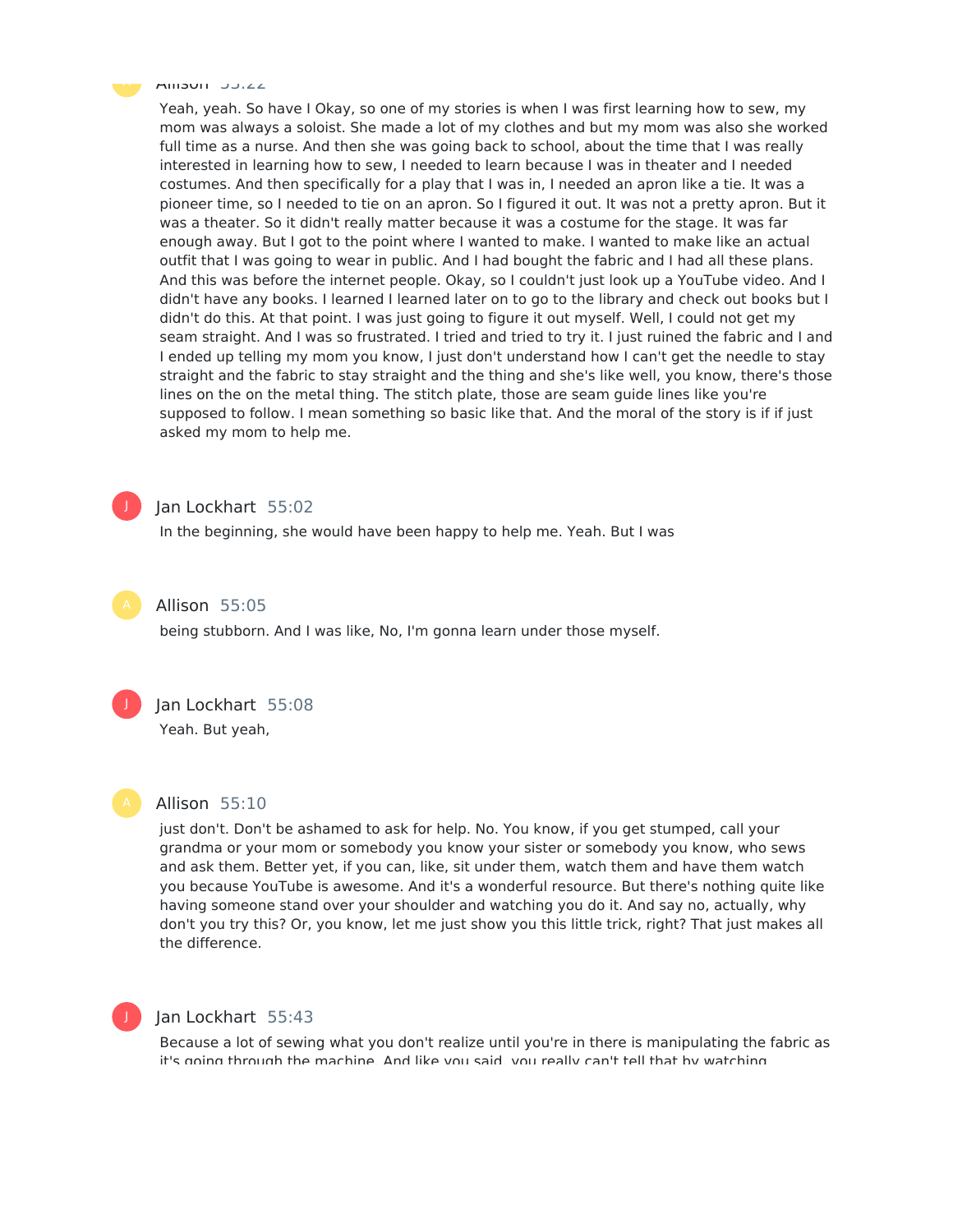it's going through the machine. And like you said, you really can't tell that by watching someone on YouTube because they're just going because they're not thinking about it. Right? You're watching a new soloist. And you're like, Okay, can I just make a suggestion? Why don't you put your hands and then

## Allison 56:02

world a difference? Yeah, world a difference makes all the difference. Yeah. So be sure to ask for help. Yeah. Okay, let's talk about an achievement, a sewing achievement that you're proud of.

## J

## Jan Lockhart 56:13

Again, there's a lot of them probably just a simple thing is all of the dresses that I made my daughter for her Easter, you know, Easter Sunday, she had beautiful dresses, and I was just always so proud of them. Those weren't difficult, but probably the proudest two things. When I was sewing for other people, I there was a bride who came to me and she wanted to dress she was on a very limited budget and she had this grandiose thing she wanted and I wanted to help her. She had the whole bodice that was back in the 80s You know, when the badasses were heavy and lace? Oh, yeah, he did. And beaded lace. Well, she couldn't afford the beaded lace. So we made the dress, I added the lace and I did all the beating myself. And I added it onto the train on the back. And it was hours and hours and hours. But it was beautiful when it was done. So I was very proud of that. But then also one time, somebody came to me and she had a picture out of Vogue magazine of this green velvet and satin dress. They had this jacket with a stand up collar and I recreated it. I don't know how to this, and I don't have a picture of it makes me so sad. I never did get a picture of that. But when you do something like that, like I said, my daughter's dresses, I'm so proud of those when you can look at that and go, I took a bolt of fabric, I took three yards of fabric and I made this. That's a good feeling.

## Allison 57:34

It is a really good feeling now, probably, I have a couple that I'm particularly proud of I haven't sold nearly as much as you have. But I did make a roman shade one time. But for you. I was I was very proud of that. And it took me a long time. Those are hard. And I had four little children. I think I think I had a one year old at the time. Actually I was I was this was when I was much younger and a

#### J

## Jan Lockhart 57:59

lot more energy energy. Yeah, no that but I was really

## Allison 58:03

proud of that. And I made a flower girl dress for my daughter, oh, to be in my sister in law's wedding. And that I still have that, oh, wow, maybe somebody will get to use it one day. And it's, I was very proud of that one. Because I had never done anything like that before. But I just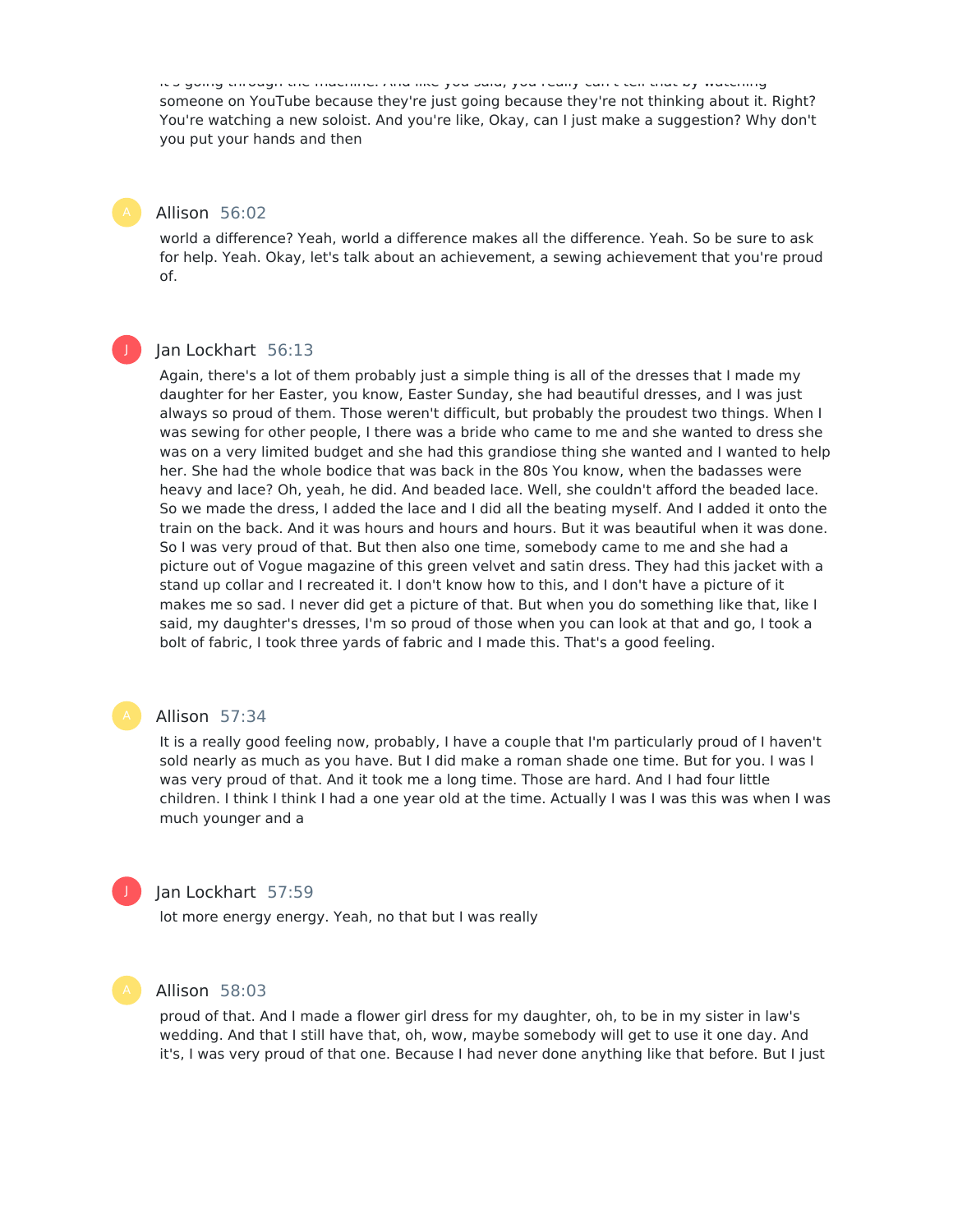want to encourage people to that. You know, like I said, it took me a long time to make that roman shade because I had four young children and I only had, you know, 10 minutes here, 15 minutes there. And when it comes to sewing, it's okay, if you can only do it in bite sized chunks, you'll eventually get it done. It's just gonna take a little bit longer. So yeah. So that leads very well into the next section that we want to talk about, which would be sewing expectations. Having some realistic expectations about sewing and whatnot. So what are some important things to remember?

## Jan Lockhart 58:57

You can't get it all done in one day. Yeah. You may not get it done in one week. And that's okay. Because unless you're under a tight deadline, yeah, there's no hurry. But so what's the difference? You know, if you wear the dress this Sunday, are you worried a month from now?

## Allison 59:17

Be okay with that? Yes. And I would recommend do not put yourself under a tight deadline. So if you've never made a bridesmaids dress before, don't promise somebody Oh yeah, I'll make my bridesmaid's dress and you know, no, no, no, no, don't do that. Don't do that to yourself. Definitely be careful

## J

J

## Jan Lockhart 59:37

realistic expectations. You do have to set very realistic expectations of what your abilities are and what your time is. Because if you have little ones at home, like you said, you have you have maybe 15 minutes, you may have an hour at naptime, and then it's when they go to bed at night and you're exhausted. So don't put that kind of pressure on your side.

## Allison 59:55

So be realistic about what you what your capabilities are what your skill level is currently what kind of time you have. And also what kind of budget like you mentioned, the bride that you were sewing for. Just be realistic in your expectations, and lower



## Jan Lockhart 1:00:12

your expectations. And that's okay. Yeah, you know, the dress may not have, I don't know all of the little things that you want it to have. But you've finished the dress and you're wearing it and you're damn proud of it

#### Allison 1:00:26

for sure. Also, we want to make sure that we understand and expect that it's a process that we need to be patient with the learning how to sew and the sewing itself. You have to be patient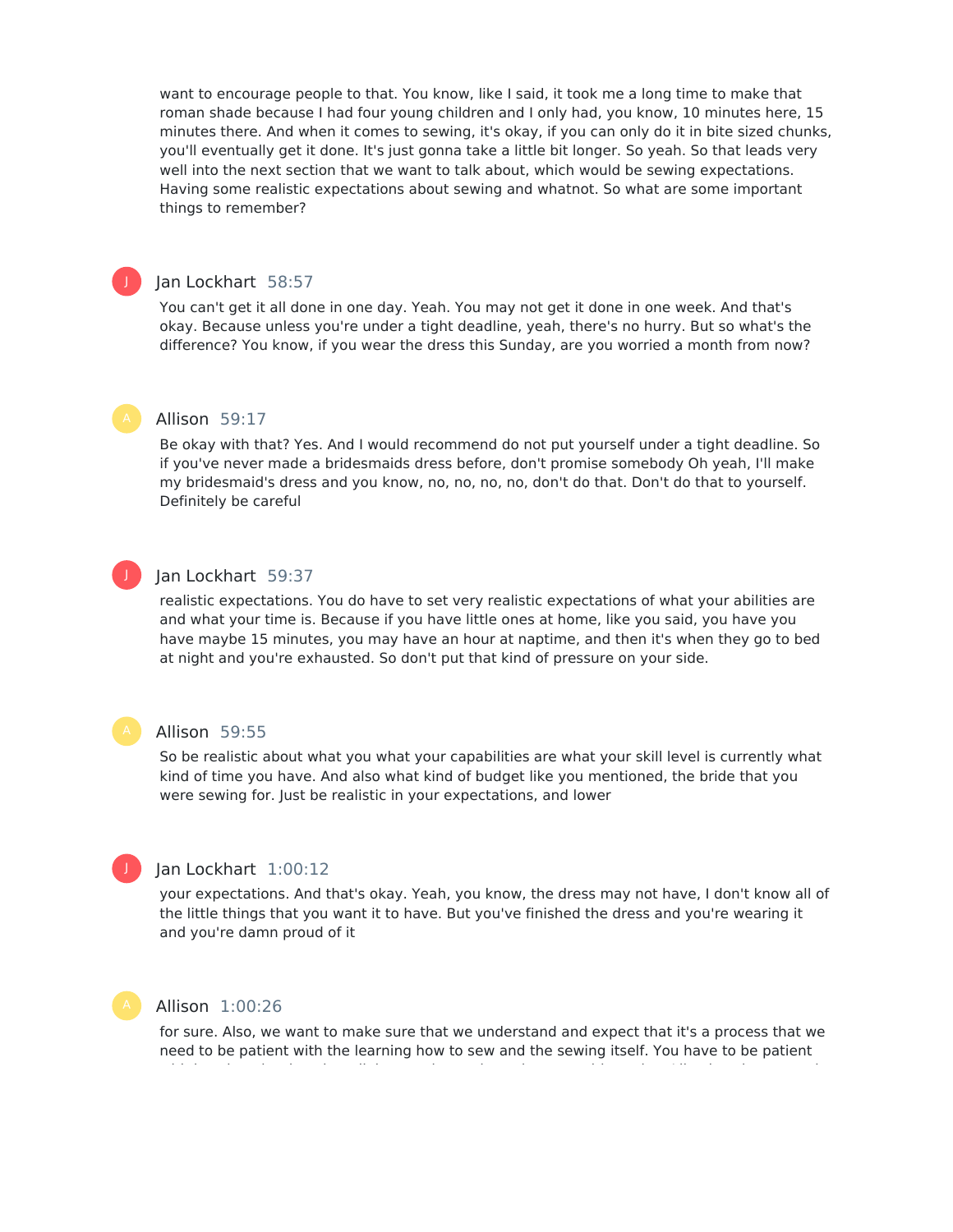with how long it takes the talk just a minute about the prep with sewing. Like, how important is that

## Jan Lockhart 1:00:51

J

very important. It's like anything, PrEP is just as important. You if you buy your fabric and you know it's going to be a garment, I would suggest take it home, immediately wash it, you know may need to be pressed a little keep in mind that you're going to press it as you go. But it's horribly, horribly wrinkled, you're going to want to press it because you know what those wrinkles to sit in. Look over the pattern study the pattern. When I was first sewing and even for years, if I still do this, if it's a pattern that I've never done before, I will like you said open up the whole pattern, read through the whole pattern and say, Okay, what's going to what's going to trip me up here? Yeah, take the time to do that. Because if you're in the middle of it, you're frustrated and you're on a wad that whole thing up in the trash it goes.

## Allison 1:01:34

Especially if you're working in 1015 20 minute increments, it you will maximize the time that you have available to so if you've done that in prep work of you know, look through all the steps in the pattern, make sure you understand if there's a technique in there that you've not done before go YouTube it now's the time to YouTube it before you start. Yeah, for sure. And then understanding that to me. Sewing prepping for sewing is a lot like prepping to paint a room, you're going to do about 50% of the work in the prep. Yeah. And you just need to know that you're not going to actually put a needle and thread to fabric until you've done a whole lot of steps beforehand. And



## Jan Lockhart 1:02:14

it makes the actual sewing so much smoother. Yeah, it does. Yeah.



#### Allison 1:02:19

So that's important to understand. And keep that in mind. Yeah. So let's end our time. This this episode kind of reflecting on how sewing is part of the art of home. So how do you think that sewing can add to this practice that we call the art of home.



### Jan Lockhart 1:02:36

If you're literally sewing for your home, like curtains or pillows, you're putting a unique touch on to your house that nobody else has. So that when they come in, they see a piece of you. And it's really the same if you're sewing garments to they are seeing a piece of you because you can take two people can take a pattern and put them side by side when they're done. And you have no idea. It's the same pattern, right? They pick different fabric, they pick different colors.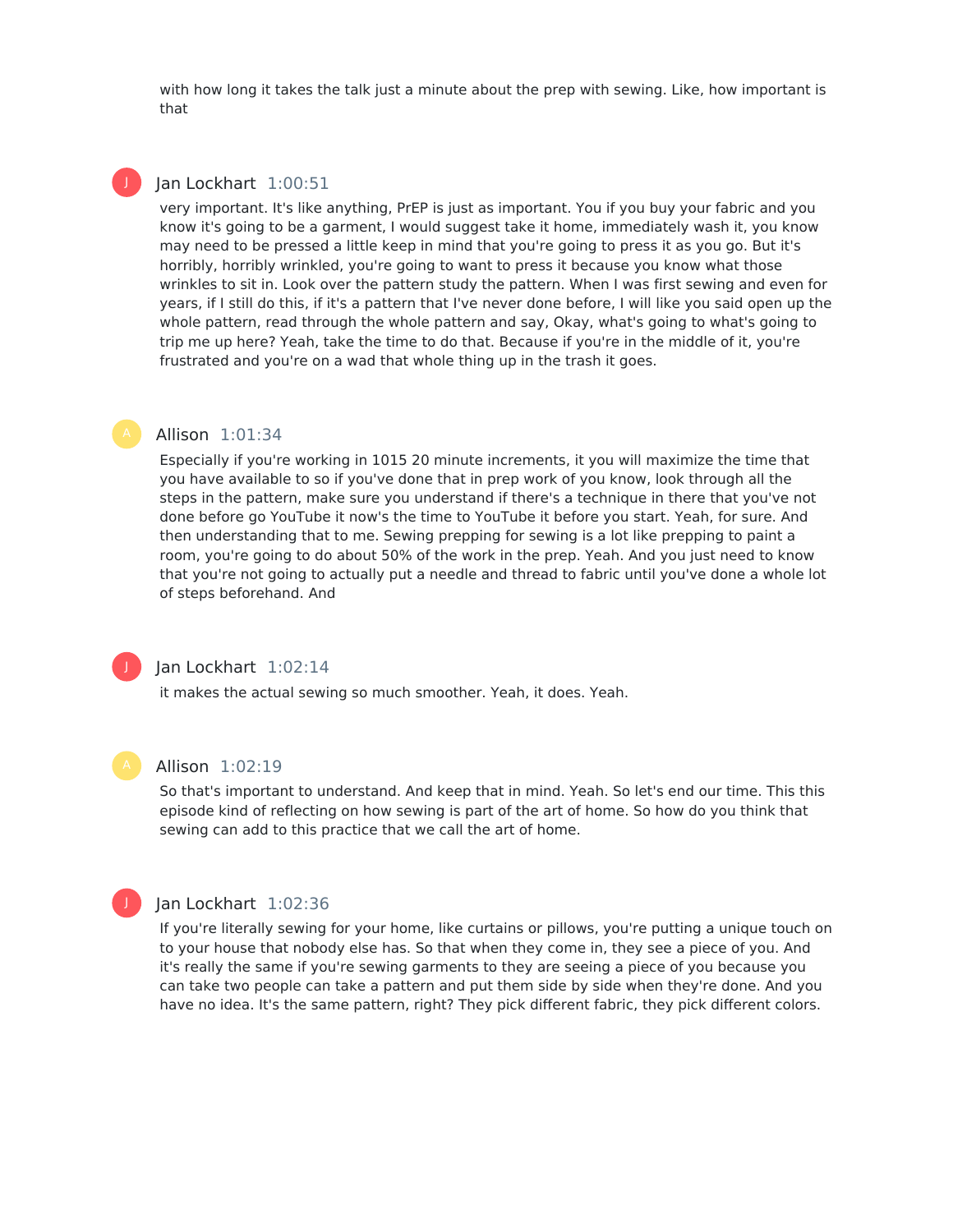And it's a reflection of you. And it's a reflection of what God has made you the things that He has given you. Are you a bright person? Are you a muted person? Are you you know, whatever person, right, it just, it shows who you

## Allison 1:03:19

are? Yeah, absolutely. I agree. I think it's also a way to express, it can be a way to express love and care for the people that we share the home with, you know, one of my very favorite things to do when my kids were growing up was to create costumes for Halloween for me too, you know, and we would sometimes make them from patterns. But one of our favorite things to do was to like go to Goodwill, see what we could find. Okay, so we had a theme, everybody's going to be something related to like knights and princesses this year. So you know, we would go find fabric, some kind of something at the goodwill that kind of looked like chainmail. So I was able to make like a little chainmail vest that look like a little suit of armor. You know, that kind of thing. Getting our kids involved. was really fun for us. And it was a way for for us to, to bond.



## Jan Lockhart 1:04:09

Yeah. And absolutely it really is this a family thing. That's just one example of that.

## Allison 1:04:15

So how can sewing help to bring beauty and meaning into the sort of ordinary tasks of home making do you think?

#### Jan Lockhart 1:04:24

I think it can bring color sure to your life. It can bring if if you look at your life as tasks, that's all Yeah, it's all you do all day long as tasks and you know, I'll talk to my daughter, my daughter in law and they're like, I have to fix them dinner again. You know, it's like just tasks when you when you bring in something like sewing. It's a task, but it's it's not I have to do this task. And so this is I'm adding this to my life because I want to bring a little color. Yeah. And to me, that's huge, especially when you're home with little ones all day long. Like I said, in the very beginning of As I said, it's a creative outlet. Sure. And a healthy creative outlet.



J

#### Allison 1:05:05

Yeah, absolutely. And they get to watch you do something creative and like you're feeding your creative soul. And they get to see you do that. And I think it makes a big impact on your kids. I love to the meditate, we talked about this before, but the meditative sort of calming at of sewing, I feel like that really helps me as a homemaker to just kind of find a happy place. And, you know, if I can sit down for a few minutes with a piece of fabric and some thread and just do that meditative act, it'll just call me right down. If I'm in a bad place, right, having a bad attitude about my work in the home, that was just and that's not for everybody. I'm not saying it's the right all for every situation. And some people sewing is not their thing. And that is okay,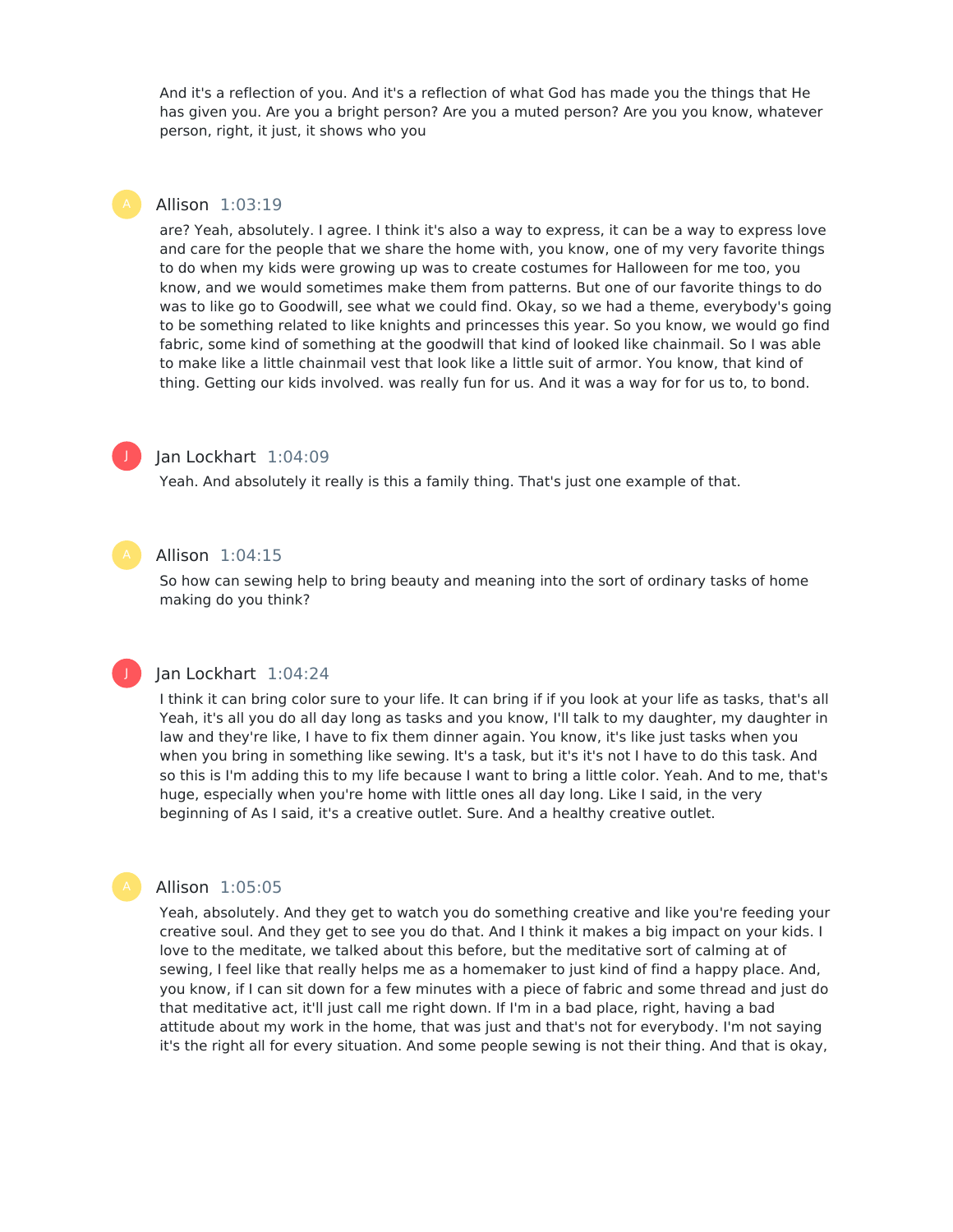absolutely. But if it's something you're interested in, I just would highly recommend that, that you think of it that way too, as a way to just sort of calm your your mind and your body and give something for your hands to do while you're sitting in front of the TV at night with the family or you know, whatever. It's really great. So let's end with a piece of advice that you would give to someone just starting out and sewing.

## Jan Lockhart 1:06:23

Start simple. And like I said earlier, lower your expectations, right? If you see a dress on Pinterest, and you're like, I'm going to make this dress, you know, you can, but at some point, you may have to go, you know, it's not going to look like that. And it's going to be okay, because finished is what counts. In my opinion finished is what counts. If you can take fabric and a pattern and turn it into something you have made a huge accomplishment, I think you need to pat yourself on the back. But have realistic expectations and start simple. Okay.

#### Allison 1:07:06

Good advice. I second that. Alright, so we will be back next time with part two of the deep dive of sewing, where we're going to get into much more specific detail on sewing clothing, both for adults and for children, sewing for your home. And we're going to talk a little bit about sewing as a business, which is something that Jan has a lot of experience with. So thank you very much, Jan, I look forward to part two.

J

J

Jan Lockhart 1:07:32 Me too.



#### Allison 1:07:34

We hope you've enjoyed this in depth look at the basics of the art of sewing. I know we covered a lot of information in this discussion. And so to help you remember some of the things we discussed, we have created a free resource for you. We're calling it the art of home sewing handbook. It has a list and description of the essential tools we talked about. It has a couple of pages of common sewing terms with definitions, which sometimes the pattern companies and the tutorials assume that you know these terms, but if you're a beginner, you probably don't. So this will be a handy reference for you. Machines can also be very intimidating. So we created a diagram of the basic parts of a machine to help you learn your way around one, as well as a list of trusted machine brands. These brands range in all prices. Some of the brands are a little bit more on the economic side, and some are on the higher end side. But almost all of them have an entry level machine. Now you might pay a little bit more for like, I don't know, a Bernina machine entry level than you would pay for a singer or a brother machine entry level. But they're all trusted brands. And you're going to get a decent machine if you go with any of these brands. We also have a fabric cheat sheet guide to remind you of the basic types of fabric and what they are best used for. And finally, we have a two page project journal template where you can record all the details about your sewing project. It's just a helpful little tool for the process of actually making an item. But also, it's a great record of everything that you've